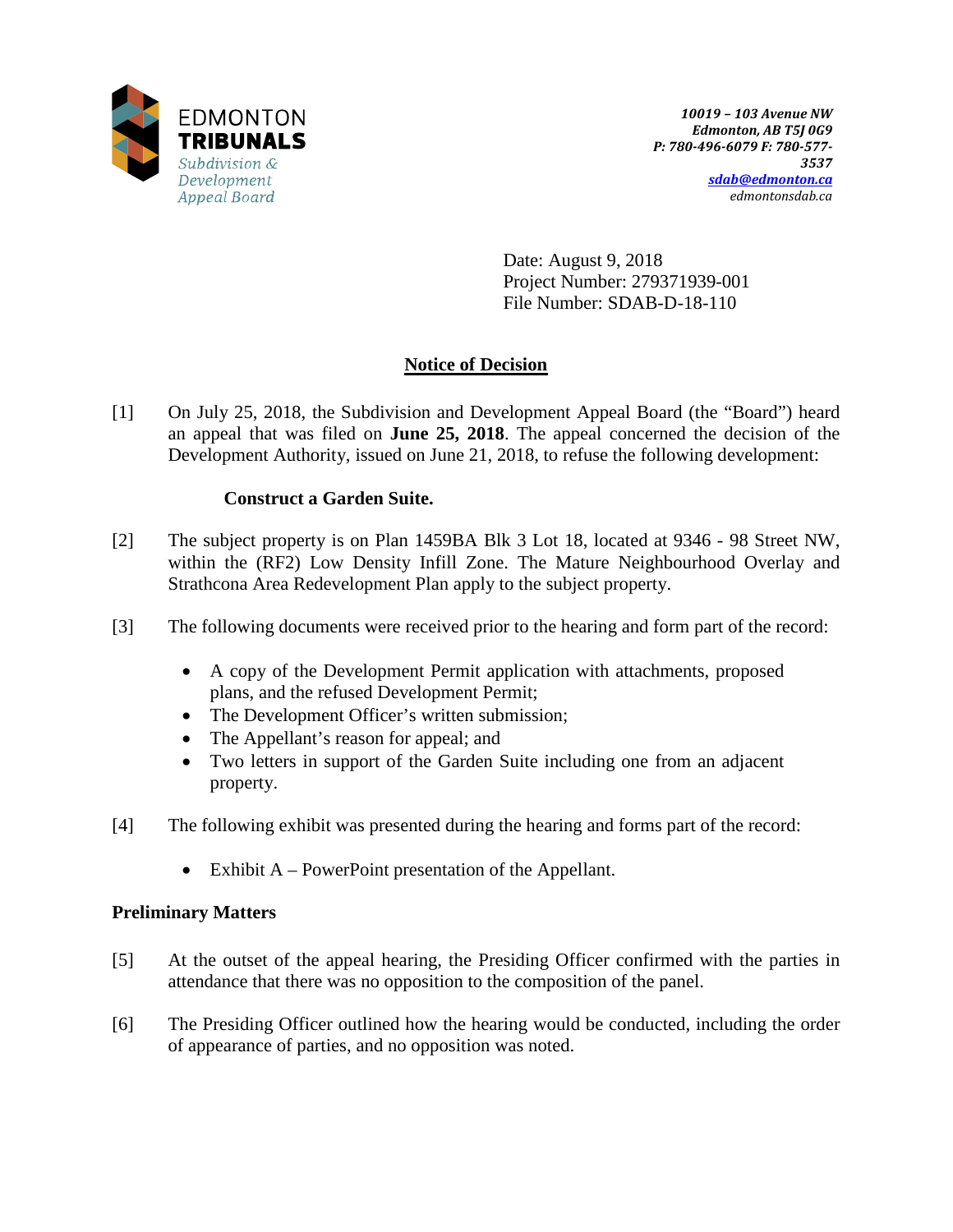[7] The appeal was filed on time, in accordance with section 686 of the *Municipal Government Act*, RSA 2000, c M-26.

#### **Summary of Hearing**

- *i) Position of the Appellants, Mr. D. Findling and Ms. K. Findling*
- [8] The Appellants used a PowerPoint presentation to address the reasons of refusal of the Development Officer (*Exhibit A*).
- [9] The proposed garage is 2.89 metres from the house rather than the required 3.0 metres per section 814.3(20) of the *Edmonton Zoning Bylaw* (the *Bylaw*) and the proposed Garden Suite is 2.89 metres from the house rather than the required 4.0 metres per section 87.11.
	- a) The principal building is non-compliant as there is a very large front setback leaving limited space to the rear of the principal building. They have moved the garage as far back as possible to still meet the minimum required 1.2 metre garage pad while also maintaining a minimum garage depth of 21 feet to allow their vehicles to fit within it.
	- b) If these variances are not granted they cannot build a useable garage.
- [10] The distance from the side landing to the side lot line is 0.3 metres rather than the required 0.6 metres per section 44.3 of the *Bylaw*.
	- a) The stairway will be metal, posing no fire hazard.
	- b) A privacy screen will be included at the top platform located at the entrance door to the Garden Suite.
	- c) Moving the stairway to the east or north side of the Garden Suite would be more intrusive on the neighbours in terms of privacy and a projection variance would still be required. Photographs were used to illustrate the overview into the adjacent yards from the proposed stairway and the potential east or north locations.
- [11] The proposed development is in excess of the maximum permitted height per section 87.3(a) by 1.0 metres.
	- a) The Development Officer calculated the height at the midpoint of the small north portion of the roof. The Appellants request that the midpoint be calculated from the majority of the roof which would put the midpoint at 6.3 metres; below the maximum 6.5 metre height regulation. Slides 9 and 10 of their presentation show their requested midpoint calculation compared to the Development Officer's midpoint calculation.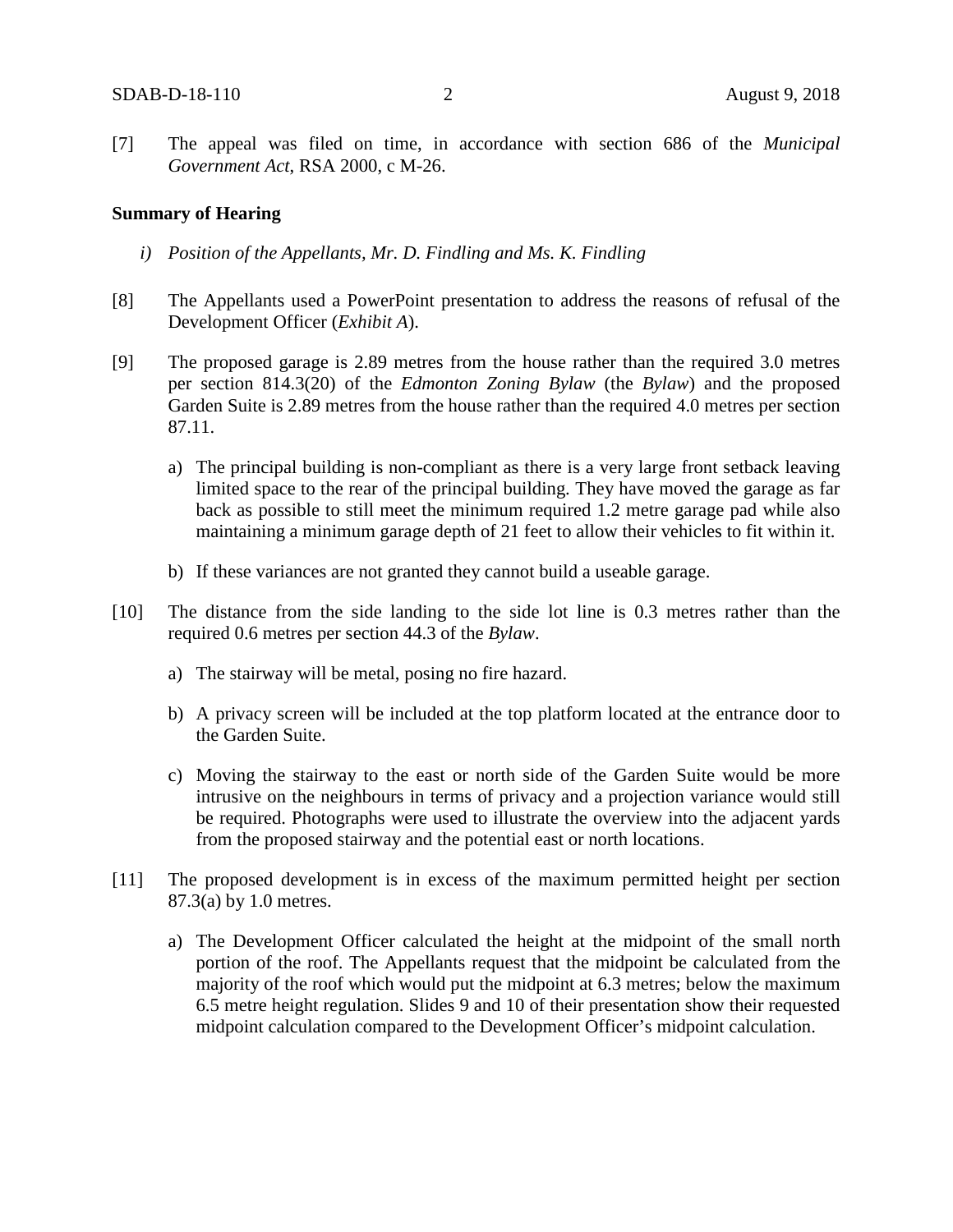- b) The Development Officer suggested they could drop the north slope of the roof to an 11/12 pitch and thereby meet the height regulation. The Appellants are not in favour of this as it interferes with the design element and changes the entire look. They request that the proposed roof line be allowed as it is a better design.
- c) Two letters of support were received for the proposed roof line one from the most affected neighbour to the north and one from YEG Garden Suites group. They also received positive comments from other neighbouring property owners.
- [12] The principal building is at the end of its life span and the Appellants plan to build a new house within the next five years.
- [13] The Appellants provided the following responses to questions from the Board:
	- a) The Development Officer's suggested change to the roof line would not change the overall size, massing or scope of the proposed development as viewed by neighbours. Practically, the affected neighbour would simply see a steeper roof and less wall.
	- b) The windows in slide 10 will not be frosted as they are situated very high within the suite. A person would require a ladder or would have to stand on the kitchen counter to see out of these windows.
	- c) The property owners to the south were concerned that the proposed stair location would be too constricting between the two buildings and suggested that the stairs be moved to the east side of the Garden Suite. The Appellants feel there is no issue with constriction due to the presence of a fence and moving the stairs to the east would create more of an infringement on privacy.
	- d) Their neighbour's driveway to the south is 15 feet in length, more than double the length of their proposed driveway. This location reduces constriction and means that the garage also shields this neighbour's rear yard from oversight from the stairs. The main view from the stairs is of the garage and its roof.
- [14] The abutting corner site to the north is split into two lots and has two separate titles. The owners at 9807 provided a letter of support and the owners of 9801 have verbally advised them they support the design.
- [15] They have reviewed the suggested conditions of the Development Officer and are in favour of all of them with the exception of the Height restriction in Condition 3.
	- *ii) Position of the Development Officer, Mr. G. Robinson*
- [16] The Development Authority provided a written submission and did not attend the hearing.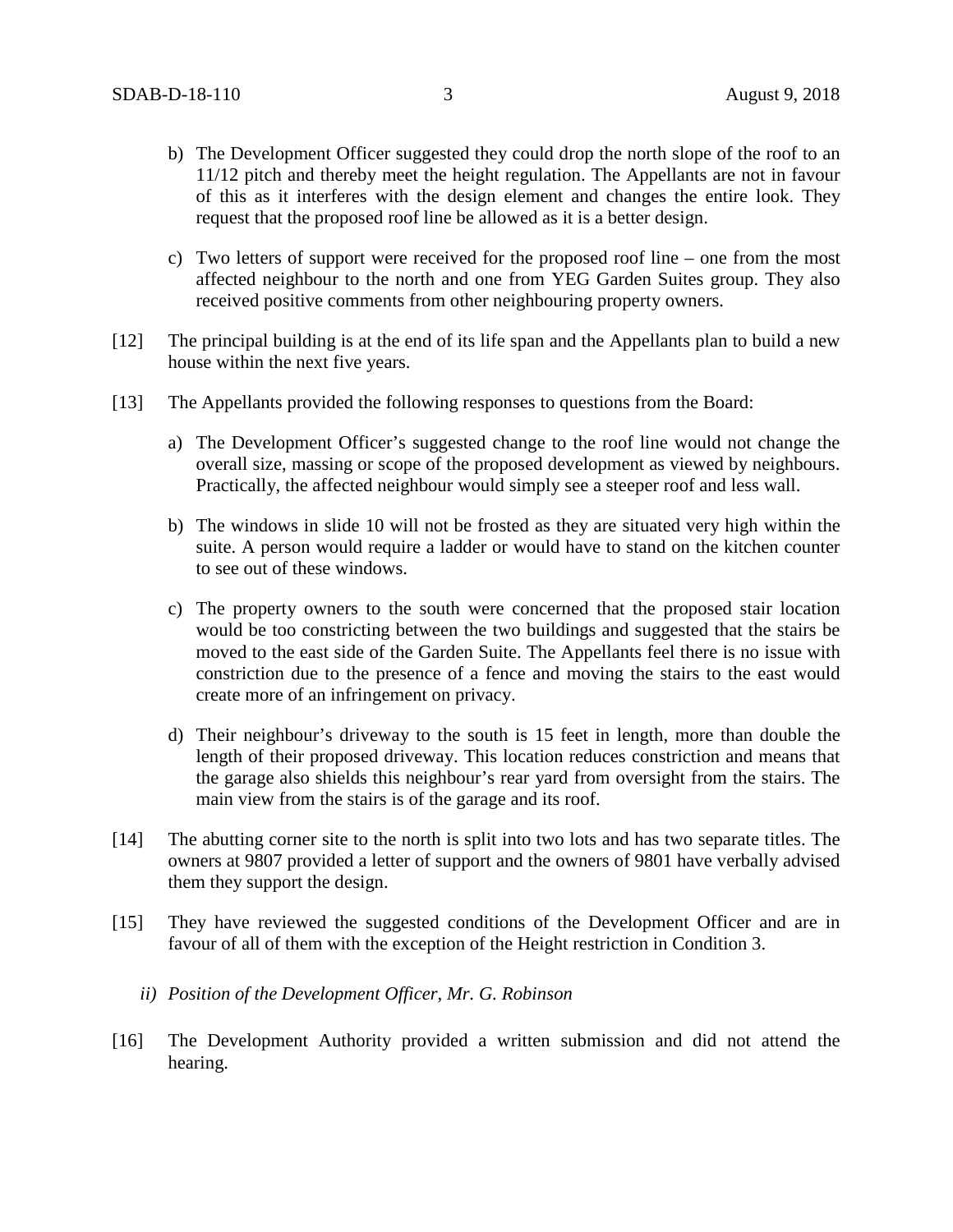## **Decision**

- [17] The appeal is **ALLOWED** and the decision of the Development Authority is **REVOKED**. The development is **GRANTED** as applied for to the Development Authority, subject to the following **CONDITIONS**:
	- 1. The Garden Suite shall be constructed in accordance with the stamped and approved drawings.
	- 2. Frosted or opaque glass treatment shall be used on windows on the red-lined stamped approved elevation plan to minimize overlook. (Reference Section 87.8).
	- 3. Only one of a Secondary Suite or Garden Suite may be developed in conjunction with a principal Dwelling.
	- 4. A Garden Suite shall not be allowed within the same Site containing a Group Home or Limited Group Home, or a Major Home Based Business and an associated principal Dwelling, unless the Garden Suite is an integral part of a Bed and Breakfast Operation in the case of a Major Home Based Business.
	- 5. Notwithstanding the definition of Household within this Bylaw, the number of unrelated persons occupying a Garden Suite shall not exceed three.
	- 6. The Garden Suite shall not be subject to separation from the principal Dwelling through a condominium conversion or subdivision.
	- 7. Facades facing a Lane shall have exterior lighting (Reference Section 87.19).
	- 8. The area hard surfaced for a driveway, not including the area used for a walkway, shall comply with Section 54.6 of the Zoning Bylaw 12800.
	- 9. Except for the hard surfacing of driveways and/or parking areas approved on the site plan for this application, the remainder of the site shall be landscaped in accordance with the regulations set out in Section 55 of the Zoning Bylaw 12800.
	- 10. All access locations and curb crossings shall have the approval of the City Transportation prior to the start of construction. Vehicular access shall be from the rear lane only (Reference Section 53(1)).

#### ADVISEMENTS:

i. Lot grades must comply with the Edmonton Drainage Bylaw 16200. Contact Drainage Planning and Engineering at 780-496-5576 or lot.grading@edmonton.ca for lot grading inspection inquiries.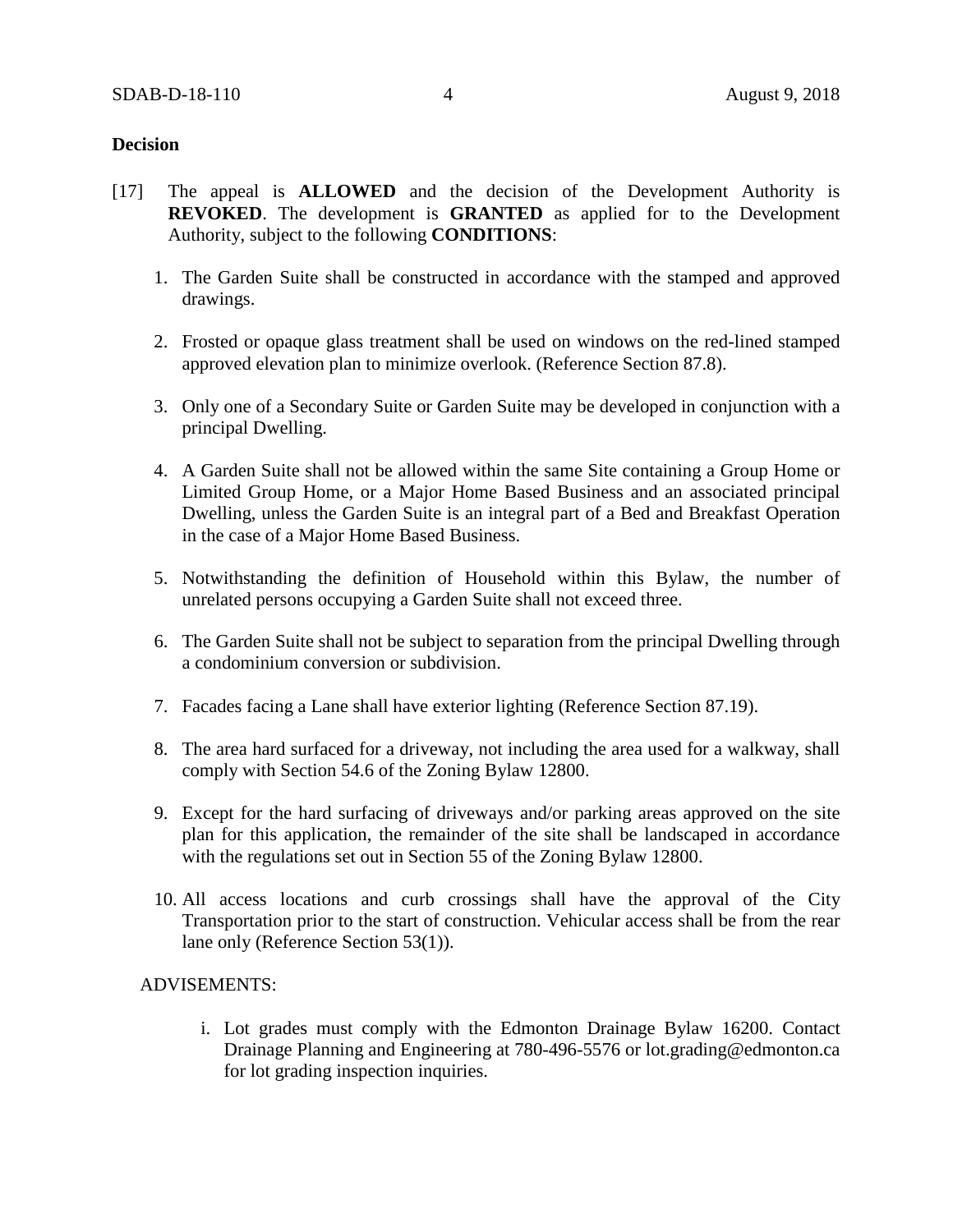- ii. The driveway access must maintain a minimum clearance of 1.5m from all surface utilities.
- iii. Any hoarding or construction taking place on road right-of-way requires an OSCAM (On-Street Construction and Maintenance) permit. It should be noted that the hoarding must not damage boulevard trees. The owner or Prime Contractor must apply for an OSCAM online at:

http://www.edmonton.ca/bylaws\_licences/licences\_permits/oscam-permitrequest.aspx

- iv. Unless otherwise stated, all above references to "section numbers" refer to the authority under the Edmonton Zoning Bylaw 12800.
- [18] In granting the development the following variances to the *Edmonton Zoning Bylaw* (the *Bylaw*) are allowed:
	- 1. The maximum allowable Height for a Garden Suite with a roof slope of 4/12 (18.4 degrees) or greater of 6.5 metres (per Section 87.3) is varied to allow an excess of 1.0 metres, thereby increasing the maximum allowed Height to 7.5 metres.
	- 2. The minimum allowable distance of 4.0 metres between a Garden Suite and the principal Dwelling on the same Site (per Section 87.11) is varied to allow a deficiency of 1.11 metres, thereby decreasing the minimum allowed distance to 2.89 metres.
	- 3. The maximum allowed projection for Platform Structures into the Setback along the south Side Lot Line (per Section 44.3) is increased from 0.6 metres to 0.9 metres to permit a minimum allowable distance of 0.3 metres from the side landing to the Side Lot Line.

#### **Reasons for Decision**

- [19] The proposed development is a Garden Suite, a Permitted Use in the (RF2) Low Density Infill Zone.
- [20] The Development Officer determined that the proposed Garden Suite would require four variances to the *Bylaw*. The Board has determined that only three variances apply and grants them for the reasons which follow.
- [21] The Board considered the submissions of the Appellant as well as the report of Development Officer. The Development Officer denied the requested variances as he did not find there was a hardship with respect to the subject Site. The Board disagrees and notes that a hardship is created for the construction of a fully compliant Garden Suite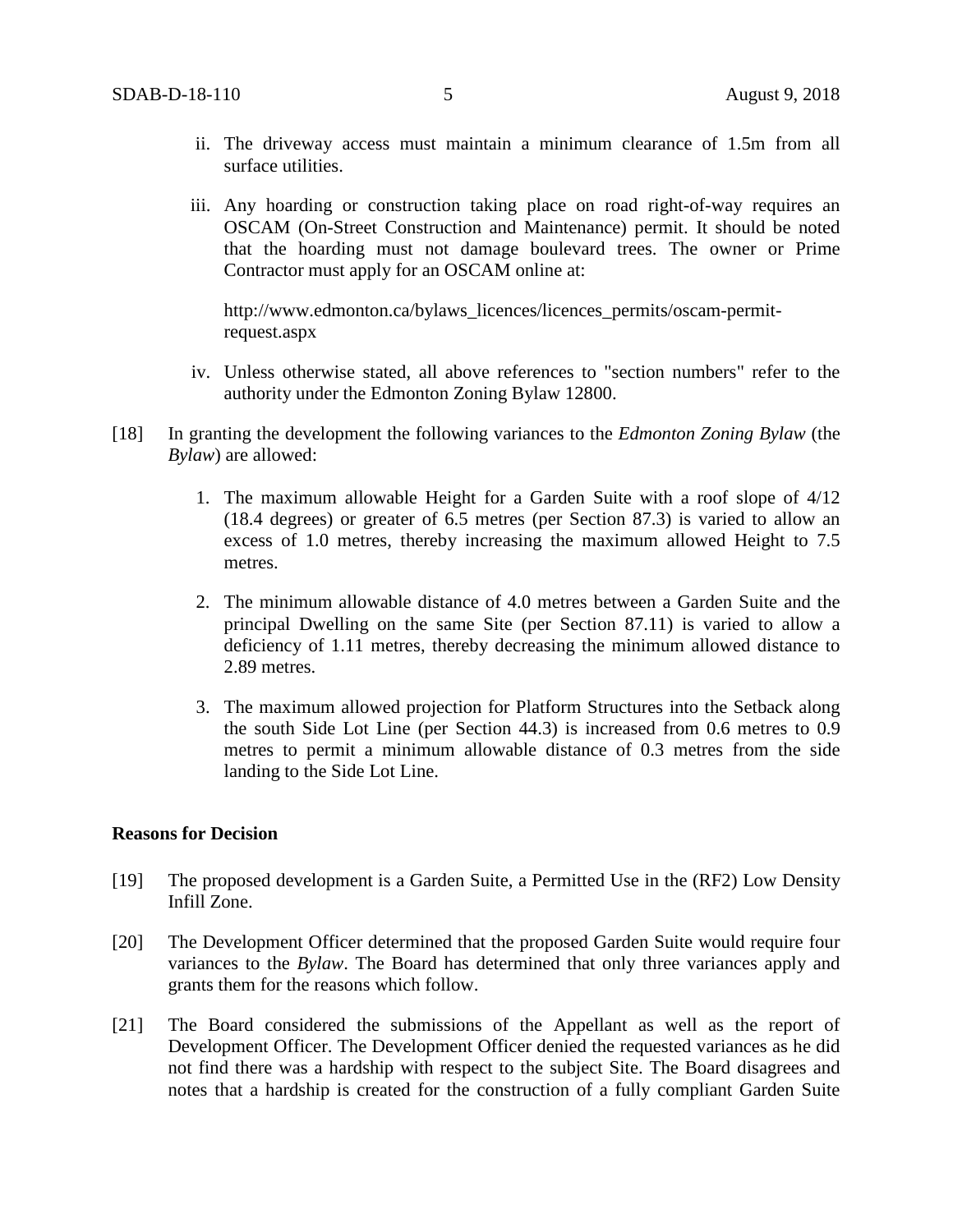with space sufficient for parking vehicles given that the Principal Dwelling is set back 13.36 metres from the Front Lot Line and the minimum Setback for a Driveway off the Lane is 1.2 metres for a Garden Suite. The Board does find a hardship, particularly with respect to the separation distance to the Principal Dwelling.

- [22] The Board grants the variance to Height for the following reasons:
	- a) This roof design for the proposed Garden Suite is unique and includes several asymmetrical slopes. Given this configuration, the midpoint of 75 percent of the roof has a Height of 6.3 metres which complies with the 6.5 metres Height requirement and reduces the aggregate Height and massing impacts.
	- b) The highest elevation for the Garden Suite is the north elevation. The neighbour directly facing this elevation, and therefore most directly affected by it, provided strong written support for this development and for the roof design in particular.
	- c) Upon observation of the plans and 3D mock-ups, the Board notes that the alternative design suggested by the Development Officer to meet the Height regulation would not change the overall Height of the peak, nor the highest ridgeline. The Appellant's evidence shows that the massing of the north wall would simply be replaced by the massing of a very steep roof. A fully compliant Height would therefore have the same impact on the most affected neighbour as the proposed design.
	- d) The variety of materials and the frosted window used along the north elevation, together with the unique roof line break up the massing and provide articulation which also lessens any adverse impacts of the variance to Height.
- [23] The Board grants the variance to section 44.3 to enable the stairs and raised side landing to be located 0.3 metres from the Side Lot Line for the following reasons:
	- a) The impact of the projection is lessened given the relative location of the rear detached Garage and 3 metre Driveway on the abutting lot to the south.
	- b) Based on the photographs provided by the Appellants, the raised landing overlooks the rear detached Garage of the property to south, there are limited sight lines into that neighbour's Rear Yard and House.
	- c) In any event, the Appellants have added screening along the south and east portions of the raised landing at the entrance to the Garden Suite which also lessens its overlook to the south.
	- d) Given the footprint constraints, in order to make the Garden Suite useable, a variance would also be required if the stairs were re-located to either the east or the north elevations.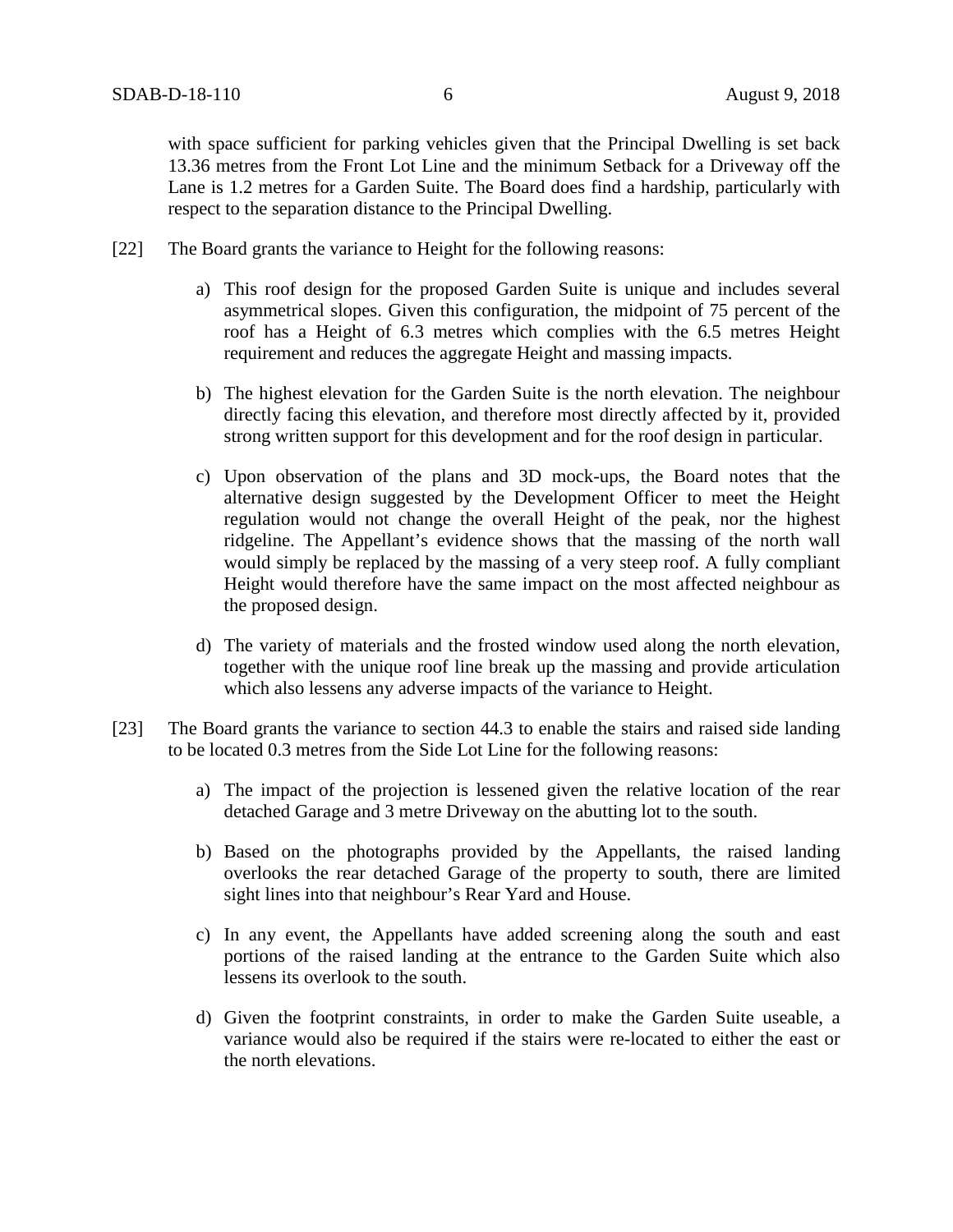- e) If the stairs were relocated to the east, the structure would be even closer to the principal residence increasing the needed separation variance and creating significant privacy impacts for the abutting property to north located closest to 98 Street. The stairs would point directly toward the kitchen windows of this House which is located in very close proximity to the shared south Side Lot Line given the size and configuration of its Lot.
- f) If the stairs were relocated to the north elevation, the stairs and landing would have direct oversight of the only private yard area and the rear entrance to the abutting property to the north located closest to the rear lane.
- g) Based on the photographs provided, the Board finds that re-locating the stairs to the either east or to the north elevations would infringe more on the abutting lots to the north than the proposed design.
- [24] The Board grants a variance to section 87.11 allowing a separation distance of 2.89 metres instead of the required 4.0 metres from the Principal Dwelling for the following reasons:
	- a) As noted above, given the location of the Principal Dwelling and the Driveway requirements, a useable Garden Suite with a Parking Area is not possible without a variance.
	- b) For this development to comply with the 4.0 metre separation requirement per section 87.11, the overall length of the Garden Suite could be no more than approximately 5.18 metres. As the minimum length of an allowable parking space is 5.5 metres, the elimination of the separation variance would create the need for a parking variance of two parking spaces.
	- c) All three of the most immediately impacted abutting neighbours support the Garden Suite.
- [25] The Development Officer indicated a variance is required to section 814.3(20) of the Mature Neighbourhood Overlay which requires a separation distance of 3.0 metres between a Principal Dwelling and a rear detached Garage. The Board disagrees and finds that this variance is not required for the following reasons:
	- a) The proposed development is a Garden Suite Use and not a Garage.
	- b) Section 6.1 of the *Bylaw* defines the term Garage as "an Accessory building, or part of a principal building designed and used primarily for the storage of motor vehicles and includes a carport." By contrast, a Garden Suite is a specific Use class and defined in section 7.2(3) as "an Accessory building containing a Dwelling, which is located separate from the principal Use which is Single Detached Housing, and which may contain a Parking Area. A Garden Suite has cooking facilities, food preparation, sleeping and sanitary facilities which are separate from those of the principal Dwelling located on the Site. This Use Class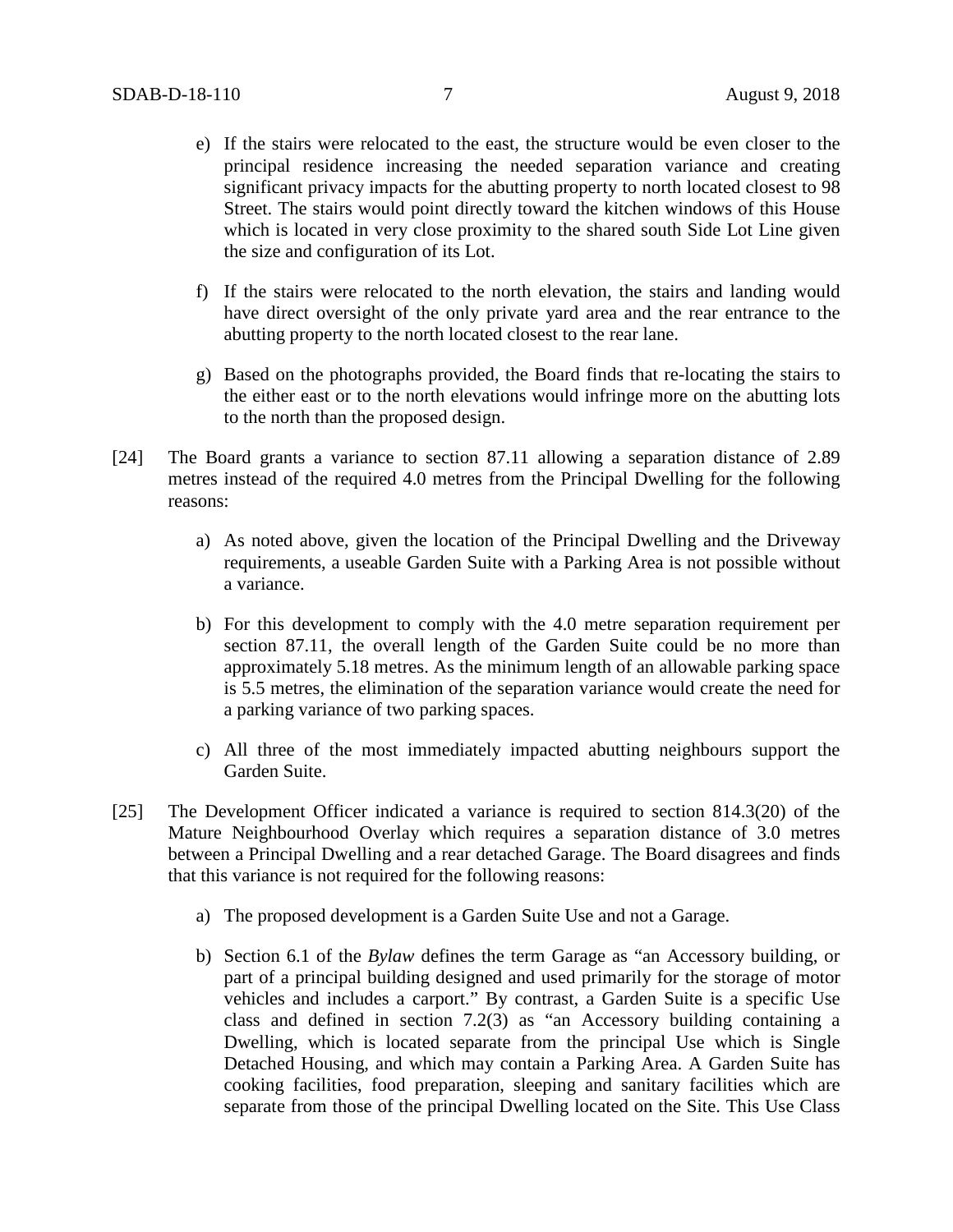does not include Secondary Suites, Blatchford Lane Suites, or Blatchford Accessory Suites."

- c) Garages and Garden Suites have unique characteristics, raise unique issues and are subject to differing development regulations for Height, separation and Setbacks. Per section 50.2 of the *Bylaw*, the proposed development is subject to the regulations specific to Garden Suites in section 87 rather than those applicable to Accessory buildings generally, including those applicable to Garages. Similarly, the Board is of the view that the requirement of section 814.3(20) which is specific to Garages should not apply in this case. Consequently, the Board finds that there was no requirement for neighbourhood consultation per section 814.5.
- [26] In the event that the Board is incorrect and the development regulation in the Mature Neighbourhood Overlay pertaining to Garages applies to the Garden Suite, it finds that there was substantial compliance with the requirement for neighbourhood consultation based on the Development Officer's report. Several neighbours called about the development and one formal response from an abutting neighbour was received. If it were required, the Board would grant the variance to section 814.3(20) for the reasons outlined regarding the variance in separation distance required under section 87.11which is a larger variance.
- [27] For the reasons above, the Board finds that the proposed development will not unduly interfere with the amenities of the neighbourhood nor materially interfere with or affect the use, enjoyment or value of neighbouring parcels of land.
- [28] The Board has applied the conditions and advisements as recommended by the Development Officer and agreed to by the Appellant, with the exception of the condition that the proposed Garden Suite comply with the Height regulation as a variance was granted to that regulation.

Ms. K. Cherniawsky, Presiding Officer Subdivision and Development Appeal Board

Board Members in Attendance: Mr. V. Laberge; Mr. A. Nagy; Ms. S. McCartney; Ms. D. Kronewitt Martin

cc: Development & Zoning Services – Mr. G. Robinson / Mr. A. Wen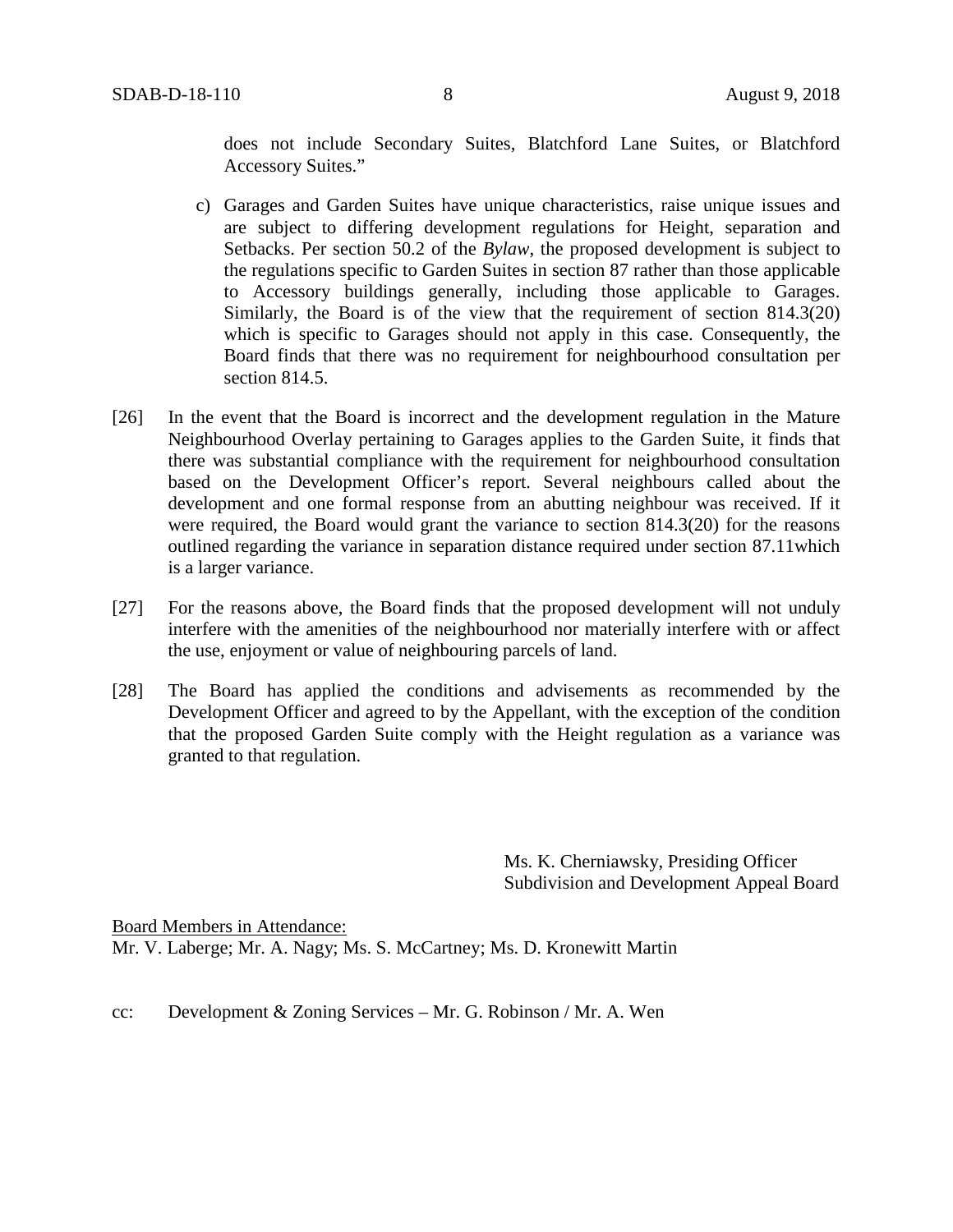## **Important Information for the Applicant/Appellant**

- 1. This is not a Building Permit. A Building Permit must be obtained separately from the Sustainable Development Department, located on the 2nd Floor, Edmonton Tower, 10111 – 104 Avenue NW, Edmonton, AB T5J 0J4.
- 2. Obtaining a Development Permit does not relieve you from complying with:
	- a) the requirements of the *Edmonton Zoning Bylaw*, insofar as those requirements have not been relaxed or varied by a decision of the Subdivision and Development Appeal Board,
	- b) the requirements of the *Alberta Safety Codes Act*,
	- c) the *Alberta Regulation 204/207 – Safety Codes Act – Permit Regulation*,
	- d) the requirements of any other appropriate federal, provincial or municipal legislation,
	- e) the conditions of any caveat, covenant, easement or other instrument affecting a building or land.
- 3. When an application for a Development Permit has been approved by the Subdivision and Development Appeal Board, it shall not be valid unless and until any conditions of approval, save those of a continuing nature, have been fulfilled.
- 4. A Development Permit will expire in accordance to the provisions of section 22 of the *Edmonton Zoning Bylaw, Bylaw 12800*, as amended.
- 5. This decision may be appealed to the Alberta Court of Appeal on a question of law or jurisdiction under section 688 of the *Municipal Government Act*, RSA 2000, c M-26. If the Subdivision and Development Appeal Board is served with notice of an application for leave to appeal its decision, such notice shall operate to suspend the Development Permit.
- 6. When a decision on a Development Permit application has been rendered by the Subdivision and Development Appeal Board, the enforcement of that decision is carried out by the Sustainable Development Department, located on the 2nd Floor, Edmonton Tower, 10111 – 104 Avenue NW, Edmonton, AB T5J 0J4.

*NOTE: The City of Edmonton does not conduct independent environmental checks of land within the City. If you are concerned about the stability of this property for any purpose, you should conduct your own tests and reviews. The City of Edmonton, when issuing a development permit, makes no representations and offers no warranties as to the suitability of the property for any purpose or as to the presence or absence of any environmental contaminants on the property.*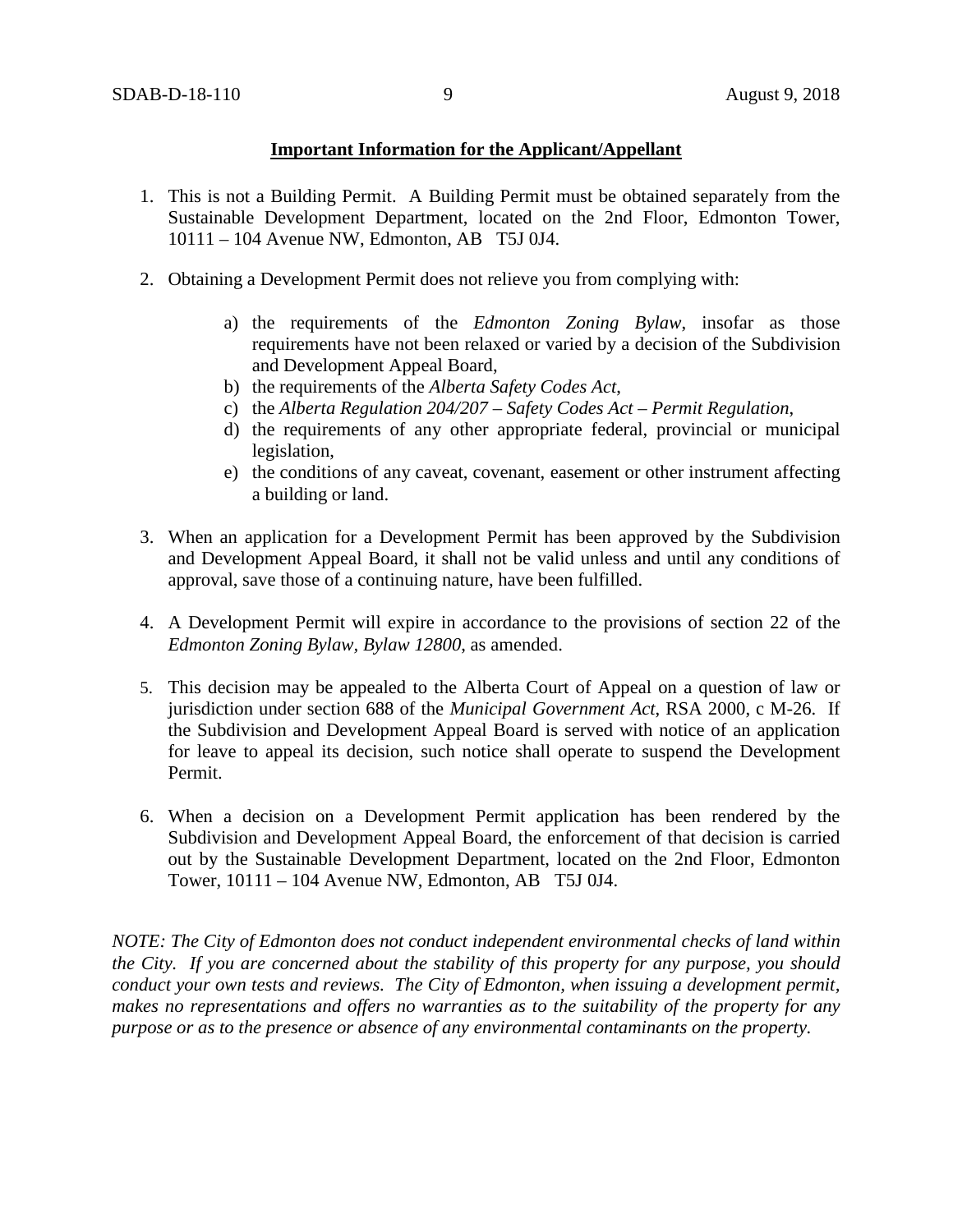

2036554 Alberta Ltd. 2400, 10303 - Jasper Avenue NW Edmonton AB T5J 3N6

Date: August 9, 2018 Project Number: 277199744-001 File Number: SDAB-D-18-111

# **Notice of Decision**

[1] On July 25, 2018, the Subdivision and Development Appeal Board (the "Board") heard an appeal that was filed on **July 3, 2018**. The appeal concerned the decision of the Development Authority, issued on June 8, 2018 to approve the following development:

# **Construct a 68 Dwelling Apartment House.**

- [2] The subject property is on Plan 1275HW Blk 3 Lot 15, located at 11503 76 Avenue NW, within the DC2.988 Site Specific Development Control Provision.
- [3] The following documents were received prior to the hearing and form part of the record:
	- A copy of the Development Permit application with attachments, proposed plans, and the approved Development Permit;
	- The Development Officer's written submission;
	- The Appellant's reasons for appeal and PowerPoint presentations;
	- Two on-line responses; and
	- An e-mail from a property owner with concerns about proposed development.

## **Preliminary Matters**

- [4] At the outset of the appeal hearing, the Presiding Officer confirmed with the parties in attendance that there was no opposition to the composition of the panel.
- [5] The Presiding Officer outlined how the hearing would be conducted, including the order of appearance of parties, and no opposition was noted.
- [6] The appeal was filed on time, in accordance with section 686 of the *Municipal Government Act*, RSA 2000, c M-26.
- [7] The Presiding Officer explained that as the Appellant is located outside of the 60 metre notification area he must first explain how he is affected by the proposed development per section 685(2) of the *Municipal Government Act* that states: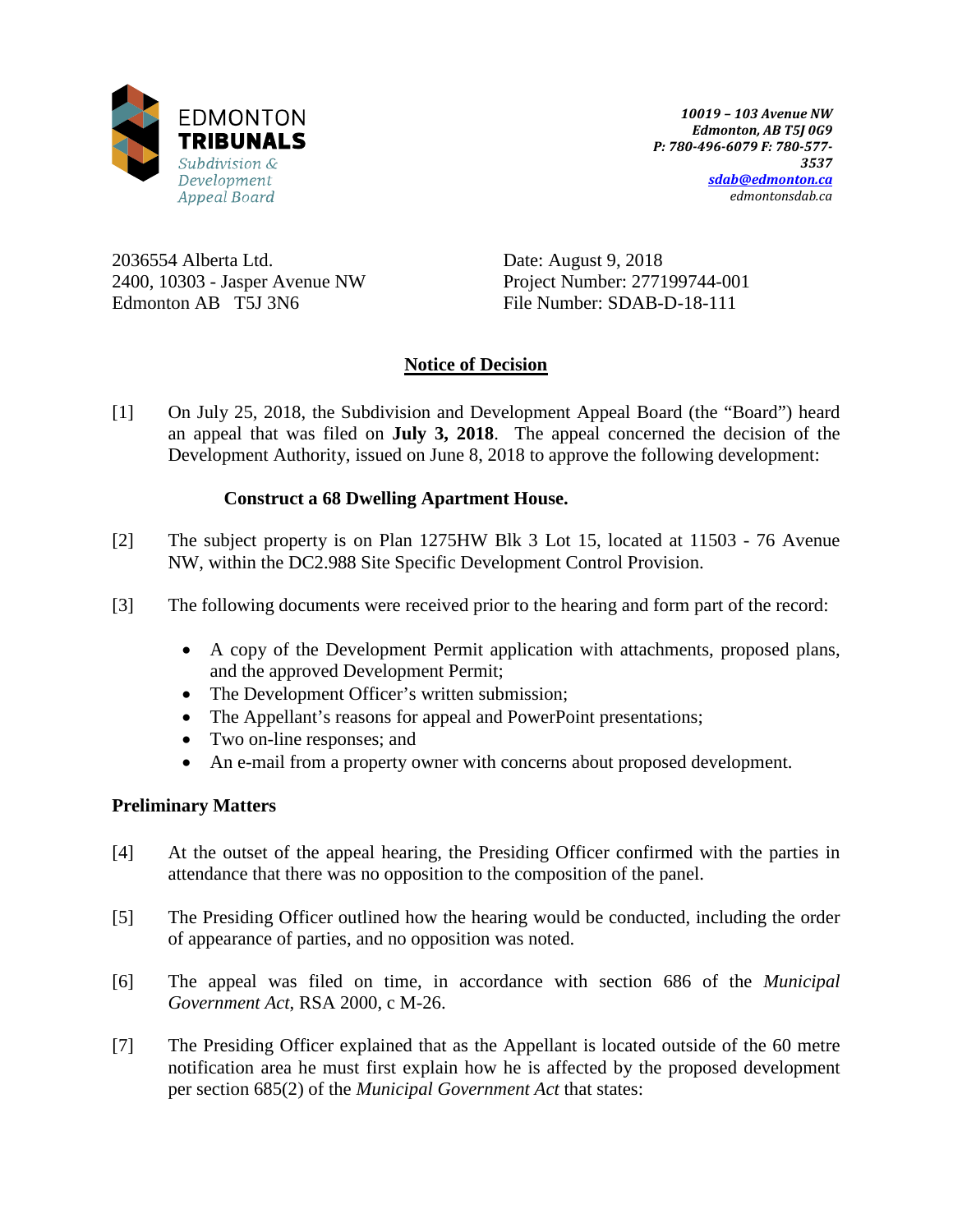In addition to an applicant under subsection (1), any person affected by an order, decision or development permit made or issued by a development authority may appeal to the subdivision and development appeal board.

#### **Summary of Preliminary Matter**

- *i) Position of the Appellant, Mr. M. Huculak*
- [8] Mr. Huculak referred the Board to his PowerPoint presentation "How am I affected" to illustrate that he is just beyond the 60 metre notification area and has a more open view of the proposed development than some of the properties within the notification area. He will be able to see all of the  $4<sup>th</sup>$  storey and most of the  $3<sup>rd</sup>$  storey of the proposed development.
- [9] The City contemplates that parties outside of the 60 metre area could be affected as it advertises proposed developments in the local newspaper.
- [10] Mr. Huckulak will also see the proposed development through his travel patterns through the neighbourhood. He regularly passes directly past the subject site.
- [11] He is concerned that the proposed bicycle parking of the development will be nonfunctional as too many bicycles will be sardined into the bicycle facilities. This will result in bicycles being parked on balconies which impacts the building aesthetics and may lessen the likelihood that residents will travel by bicycle.
- [12] He has been a Belgravia resident for 25 years. He is the Facilities Director of the Community League. He feels the proposed development could provide an ideal retirement location for him but he does not want to drag a bike up and down stairs due to the deficiency in bicycle parking. He is directly affected by this development because of his upcoming life choices.
- [13] His intention is not to stop construction of the building; he just wants a small change to the bicycle parking.
	- *ii) Position of the Development Officer, Mr. G. Robinson*
- [14] Mr. Robinson advised that the City is not taking an official position as to whether or not the Appellant is an affected party.
- [15] He directed the Board to section 20 of the *Edmonton Zoning Bylaw* outlining development permit notification requirements.
- [16] He confirmed that occasionally property owners beyond the standard 60 metres are notified such as for large industrial projects that have an environmental impact. This is a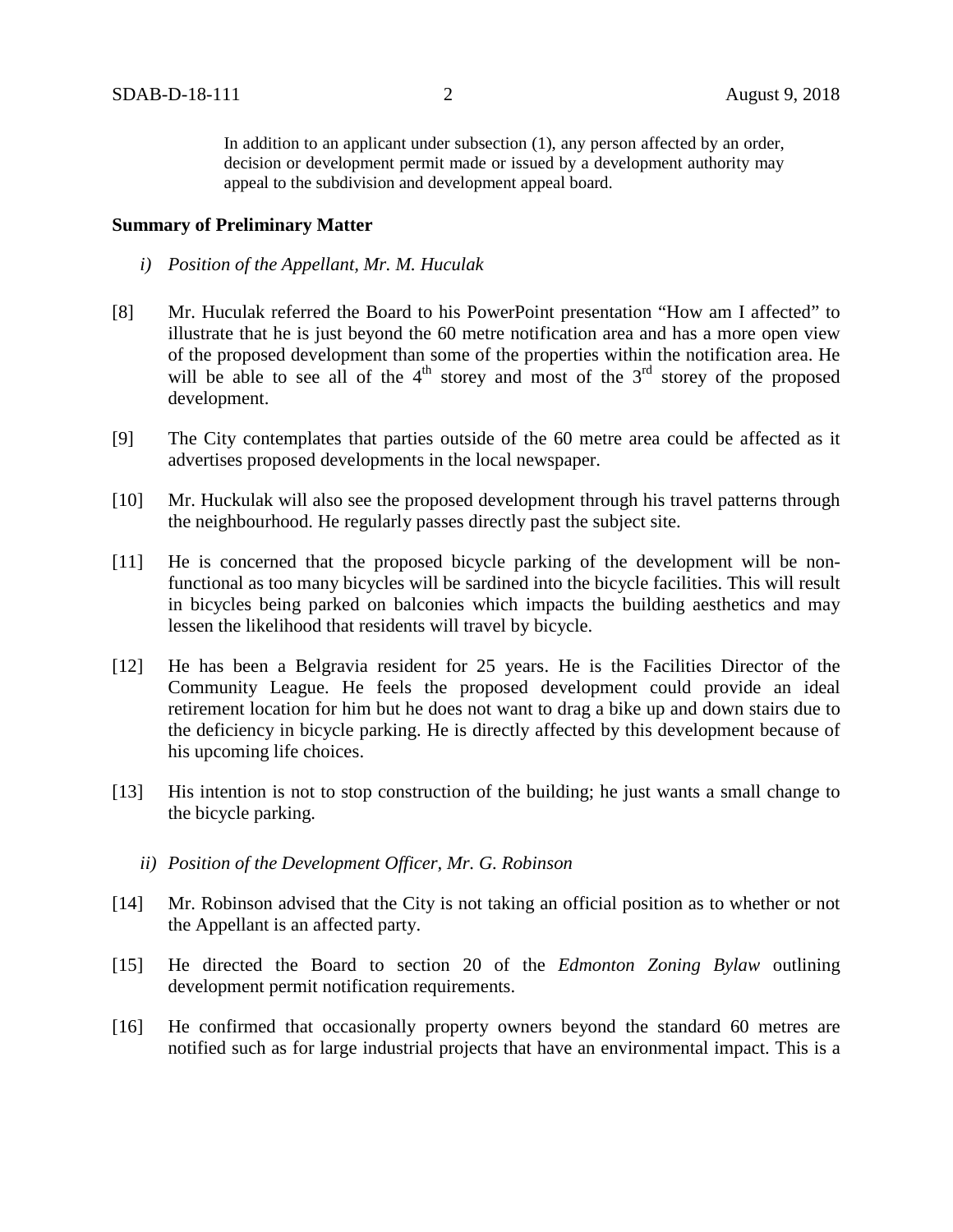residential Use in a residential neighbourhood and in such cases, the City does not add to the notification radius.

#### *iii) Position of the Respondents, Mr. J. Clarke and Mr. W. Fleming*

- [17] An appeal should not be allowed simply because an individual drives by a building or can observe a development; if that were the case anyone could appeal a building such as the Stantec Tower.
- [18] A 60 metre notification area is a reasonable cut-off.
- [19] The Appellant has been involved with this project since the beginning; however, he was not one of the 12 representatives from the Belgravia Community that attended the DC2 zoning meeting.
- [20] They confirmed that the Appellant is not one of the purchasers of the 50 units which have been sold to date.
	- *iv) Rebuttal of the Appellant*
- [21] Mr. Huckulak stated that he attended the DC2 zoning meeting and was the seventh speaker. The proposed bicycle parking provisions are largely due to his involvement with the project from the beginning.
- [22] He reiterated that he drives and cycles by the property every day; therefore he is affected. If he lived further north there would be less of an impact.
- [23] The *Municipal Government Act* does not specify a 60 metre notification area it only contemplates affected parties.

#### **Decision Regarding Preliminary Issue**

[24] The Board finds that the Appellant is an affected party and assumes jurisdiction to hear this appeal.

#### **Reasons for Decision on Preliminary Issue**

[25] The Board considered whether the Appellant had standing per section 685(2) of the *Municipal Government Act* (the *Act*) that states: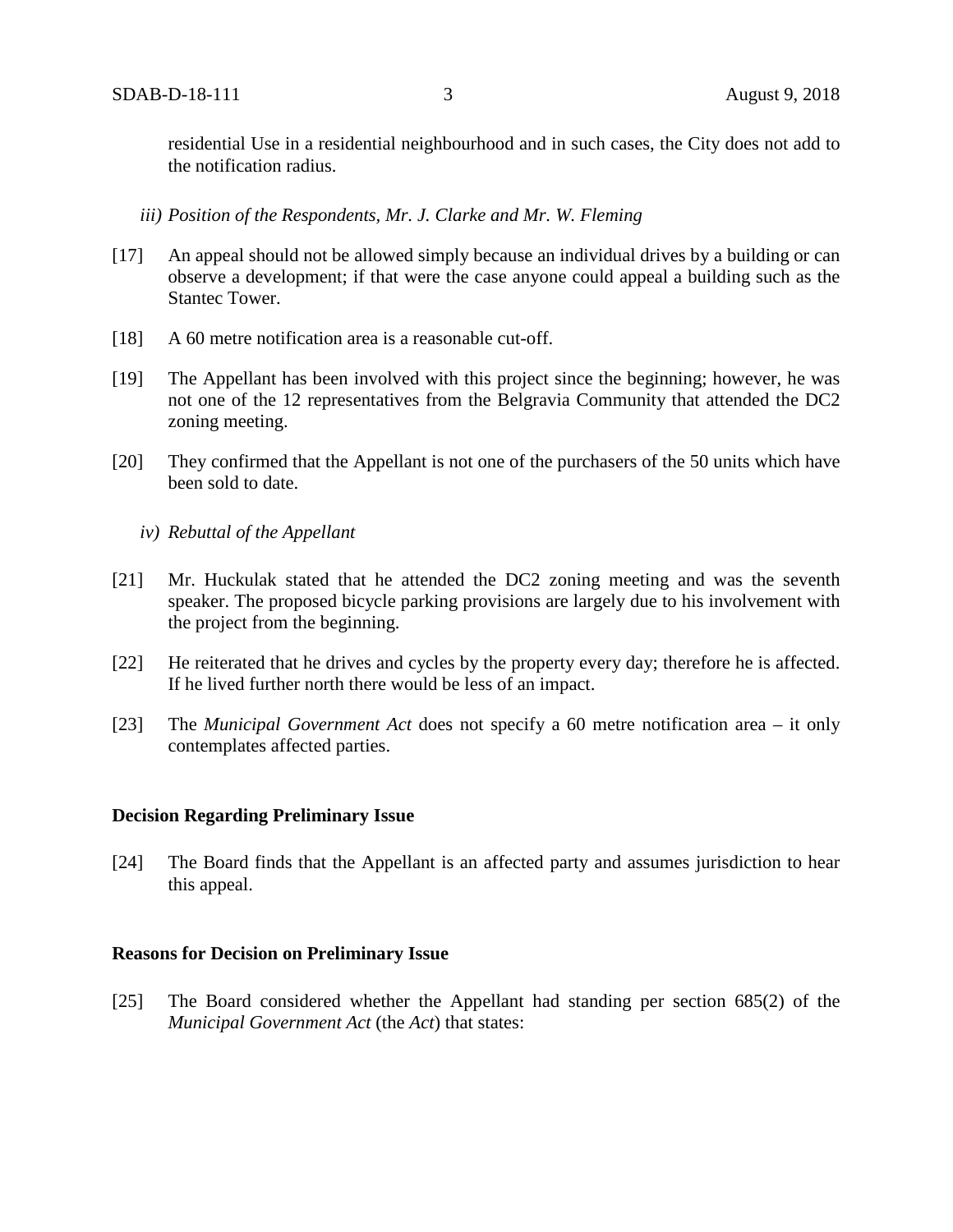In addition to an applicant under subsection (1), any person affected by an order, decision or development permit made or issued by a development authority may appeal to the subdivision and development appeal board.

- [26] The Board finds that the Appellant is affected for the following reasons:
	- 1. While the City generally uses a 60 metre notification radius as set out in the *Edmonton Zoning Bylaw* (the *Bylaw*), the *Act* does not set a specific distance. The Board also notes that *Bylaw* requires approvals for Class B Discretionary Developments to be advertised in the daily newspaper which suggests there may be cases where parties outside of the 60 metres radius are "affected" by an approval.
	- 2. In this case, the Appellant's property is located in close proximity to the subject Site. It is approximately 75 metres from the subject Site and it was demonstrated through photographic evidence that the Appellant has direct sightlines to the proposed development, including some which are less obscured than those of other properties located within the 60 metre notification radius.
	- 3. In addition to the Appellant's close proximity, the Appellant regularly passes the subject Site and the Board accepts that there is potential that the Appellant may be impacted by the *Bylaw* requirements imposed with respect to bicycle parking in this Transit Oriented Development location.
- [27] The Board does not accept the Appellant's argument that he is affected by the proposed development based on the notion that at a future point he may purchase a Dwelling unit within the Apartment House. The Board finds that this factor is speculative and that accepting the Appellant's argument on this point would unreasonably expand the potential number of Appellants and create uncertainty contrary to the wording and purpose of section 685(2) of the *Act*.
- [28] Based on the above, the Board finds the Appellant is sufficiently affected by the decision of approval and has standing to commence this appeal. The Board therefore assumes jurisdiction.

#### **Summary of Hearing**

[29] The Presiding Officer explained that, because the proposed development is located within a Development Control Zone, the authority of the Board is limited by section 685(4) of the *Municipal Government Act,* which states:

> Despite subsections (1), (2) and (3), if a decision with respect to a development permit application in respect of a direct control district is made by a development authority, the appeal is limited to whether the development authority followed the directions of council, and if the subdivision and development appeal board finds that the development authority did not follow the directions it may, in accordance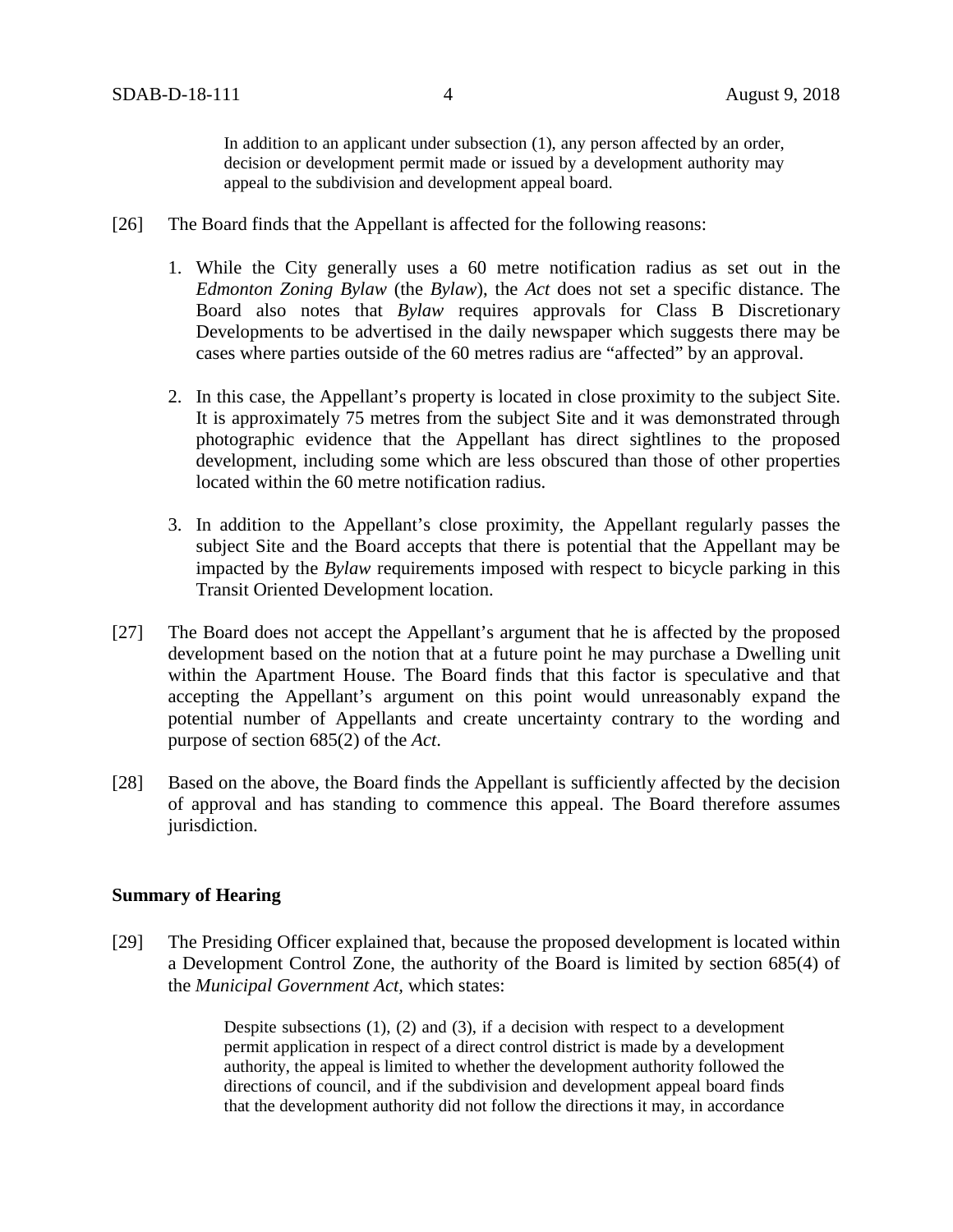with the directions, substitute its decision for the development authority's decision.

- [30] The Appellant was advised that the Board cannot vary the Development Authority's decision unless it is satisfied that the Development Authority did not follow the directions of Council. Accordingly, the Appellant was asked to indicate how the Development Authority failed to follow the directions of Council, specifically with respect to the bicycle parking regulations.
	- *i) Position of the Development Officer, Mr. G. Robinson*
- [31] Whenever there is an approval of a listed Use in a Development Control Zone, it is approved as a Class B Discretionary Development. The proposed development complies with all of the regulations in the DC2.988 Site Specific Development Control Provision (the DC2) and the *Edmonton Zoning Bylaw* (the *Bylaw*).
- [32] Mr. Robinson referenced the specific sections of the *Bylaw* which govern the Development Authority's actions.
- [33] The regulations regarding bicycle parking in section 54.3 of the *Bylaw* deal with horizontal bicycle parking spaces. In this case, the bicycle parking will be oriented in a vertical fashion; therefore this section does not apply and the Development Officer, in consultation with Transportation Services, determined that the proposed bicycle parking complies with the regulations and the minimum number of required bicycle parking spaces has been provided.
- [34] Mr. Robinson provided the following responses to questions from the Board:
	- a. He believes that the bicycle parking is fully compliant with all applicable regulations in the *Bylaw*, no variances are required.
	- b. It is his opinion that the dimensional regulations in sections 54.3 deal implicitly with horizontal bicycle parking and do not apply in cases where vertical parking is utilized. When bicycle parking requirements were added to the *Bylaw* in 2011, only a horizontal parking situation was conceptualized. Since then, technology has changed dramatically and it has become common practice in a number of office buildings to provide vertical racking which may require different dimensions. The *Bylaw* has not yet been updated to reflect vertical spaces although a comprehensive review is coming.
	- c. Under the present *Bylaw* the Development Authority is only able to look at the number of bicycle parking spaces required for vertical racks; no analysis of spacing is done.
	- d. Mr. Robinson confirmed that Transportation Services was consulted on this matter and expressed no concerns.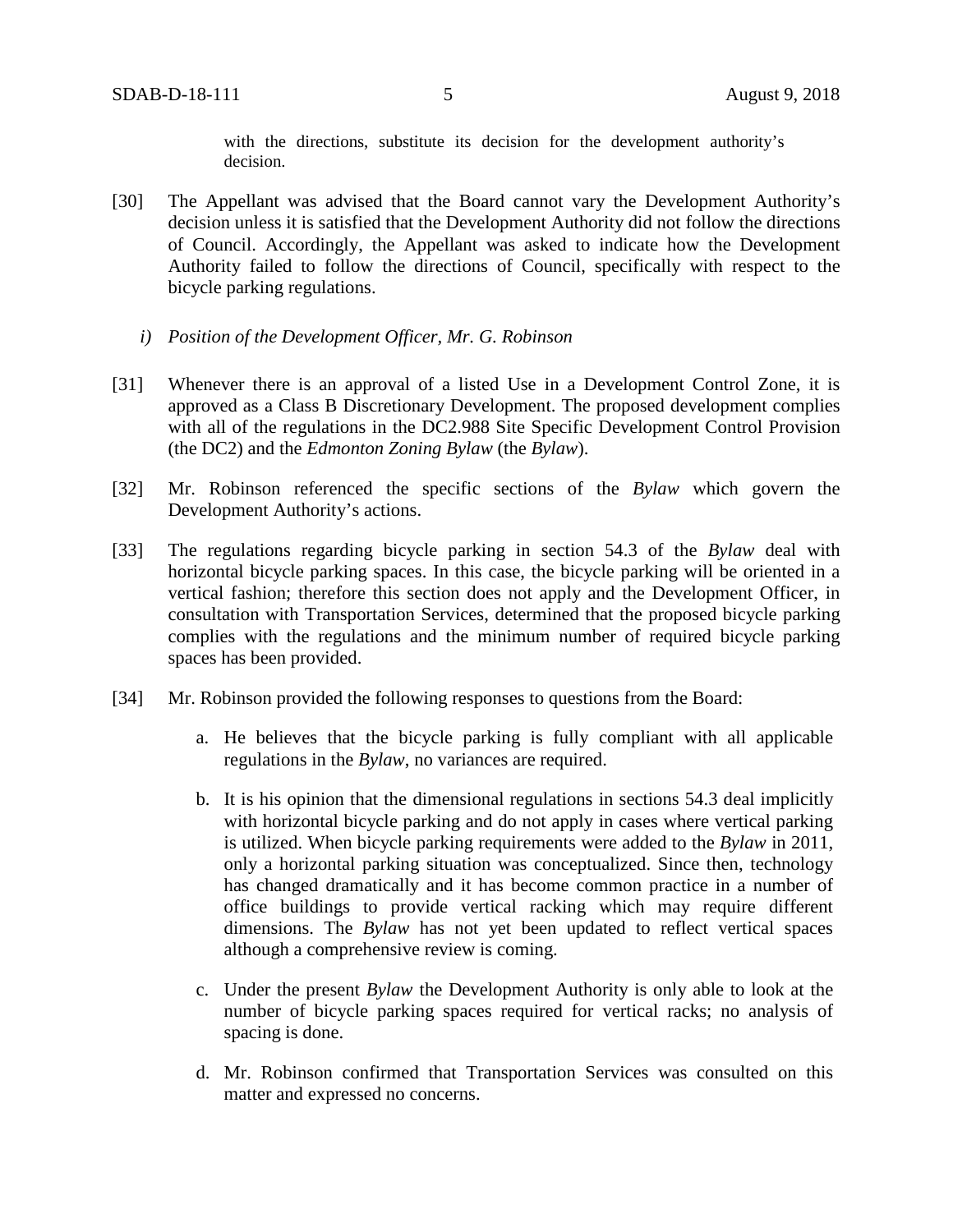- e. He suggested that if the Board is of the opinion that the Development Officer erred, they could vary section 54.3 to allow vertical racking.
- f. The regulations specific to this DC2 have been met. The required 68 secure bicycle parking spaces have been provided at several separate locations. There are 50 vertical hooks in the bicycle rooms on the first floor of the parkade and 18 in a locked main floor room. There are also 12 bicycle parking spaces for visitors outside the main entrance. The Development Officer confirmed the location of all of these bicycle parking spaces on the stamped plans.
- g. All of the 68 bicycle parking stalls shown on the plans are a minimum of 0.6 metres in width and the length does not apply for the vertical racks. However, the spaces also meet the requirement of 2.0 metres vertical clearance and would therefore meet the requirement for 1.8 metres in length if measured in a vertical orientation along the wall.
- *ii) Position of the Appellant, Mr. M. Huculak*
- [35] Mr. Huculak reviewed his PowerPoint presentation.
- [36] Council has expressed via the *Bylaw*, the DC2 regulations and *The Way We Move* document that active modes of transportation are a preferred choice and Council's intent is to create a high quality bicycle network.
- [37] DC2.988.5(a) and (b) outline the specific requirements for bicycle parking within this Development Control Zone. Section (b) directs the reader to section 54 of the *Bylaw*. It is Mr. Huculak's opinion that the minimum stall width, stall depth and drive aisle width contained in section 54.3(2) are not being met in the proposed development. In his view these dimensions are just like vehicular stalls and they apply to all bicycle parking. The requirement of six feet in length per stall plus a 1.5 metre aisle cannot be met given the dimensions of the room. He alerted the Development Officer of these deficiencies in April.
- [38] He was informed that the Development Officer applied "best practices" to review this application and used his discretion under section 11 of the *Bylaw* to grant a variance. The Development Officer would not share the nature of these "best practices" but advised him that the City is currently working to update the *Bylaw* to recognize vertical bicycle parking. Mr. Huculak does not believe there is any hardship that would justify granting a variance, the plans can be changed to meet "best practices".
- [39] As a traffic engineer he is familiar with "best practices" and presented information obtained from the Association of Pedestrian and Bicycle Professionals and two different vertical rack manufacturers to establish what "best practices" would look like. Some bikes such as cargo bikes, bikes with trailers and e-bikes cannot be hung vertically and some users lack the strength or height to hang a bike. Therefore, appropriate horizontal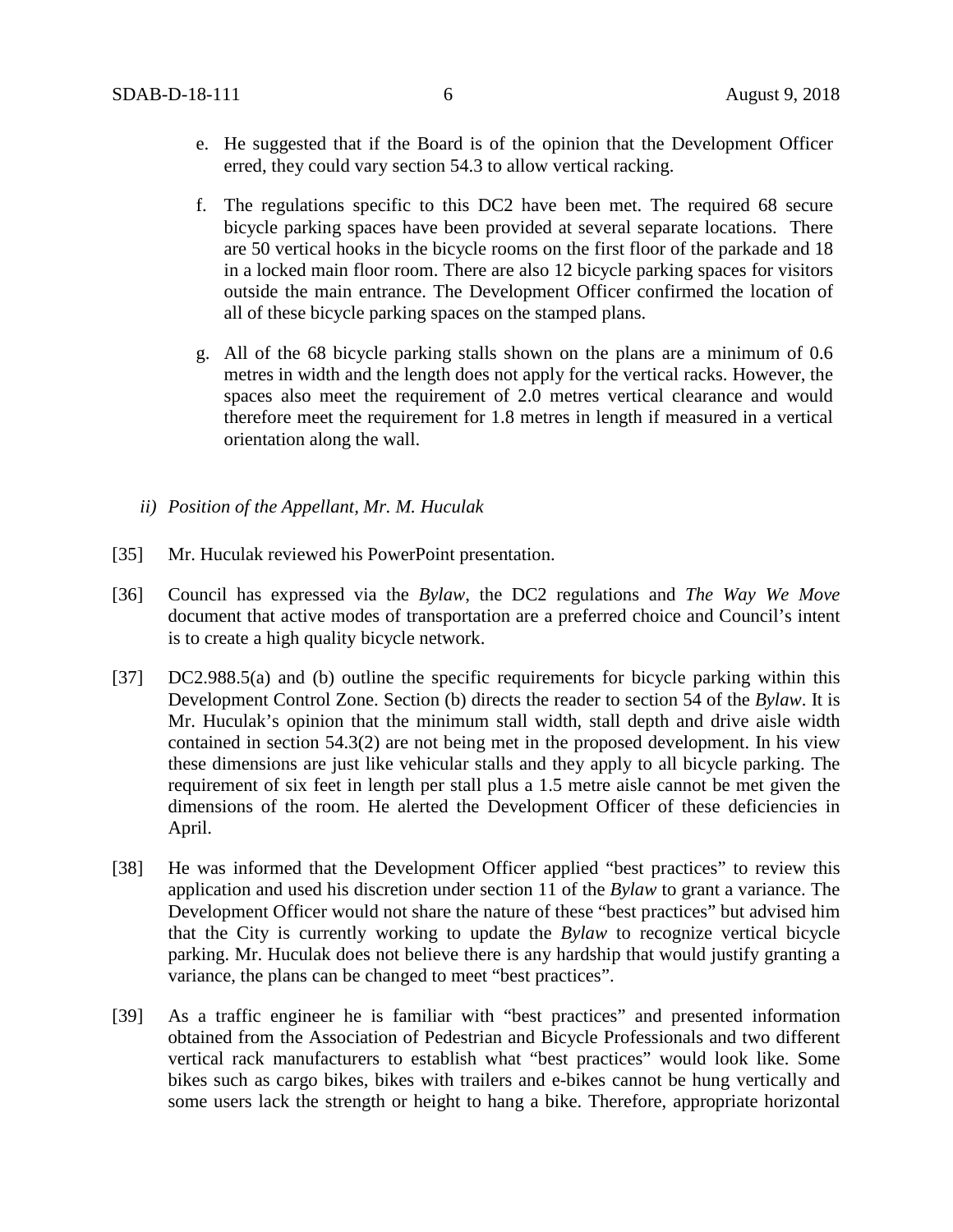bicycle parking must be provided and should accommodate a variety of bikes as depicted in his submitted photographs. Here 100 percent of the bicycle parking is vertical and does not accommodate all types of bikes nor users who cannot lift bikes.

- [40] In his submissions, he provided his own dimensions for suggested stall size and reviewed these dimensions against the stall sizes of the proposed bicycle rooms. The main floor bicycle room does not meet reasonable dimensions for parking and will not function. It therefore, does not meet Council's intention of good quality infrastructure as demonstrated in the Development Control Zone.
- [41] In Mr. Huculak's opinion the plans can be amended to meet Council's intention by making two changes. First the main floor bicycle room should be widened by 19 inches and then the minimum suggested dimensions would be met. The Development Officer had suggested adding two feet to the width of the proposed main floor bicycle room but this was rejected by the Applicant. Second, two of the car parking stalls should be converted to accommodate some other types of bikes such as large bikes and family users. This is possible since the minimum required parking stalls for vehicles has been exceeded. The remaining rooms could be left as shown on the plans.

## *iii) Position of the Respondents, Mr. J. Clarke and Mr. W. Fleming*

- [42] Mr. Clarke and Mr. Fleming agree entirely with the position of the Development Officer and while there may be deficiencies in the current *Bylaw*, it is their view the development complies with all of the regulations under section 54 as well as the regulations contained in the DC2.
- [43] They attempted to make the bicycle parking as large as possible. This development has a significantly larger number of bicycle stalls than required for any other similar Apartment development. In their opinion, they have provided more than ample bicycle parking space, and they doubt that any number even close to 68 bicycles will ever be parked there.
- [44] The bicycle rooms have 3 metre high ceilings and were professionally designed by their architects.
- [45] They confirmed that there is no bicycle parking in front of any of the vehicular parking stalls and all bicycle parking stalls are at least 0.6 metres wide and 1.8 metres long, even though they are being measured vertically.
- [46] They were never approached by the Development Officer about increasing the size of the bicycle rooms.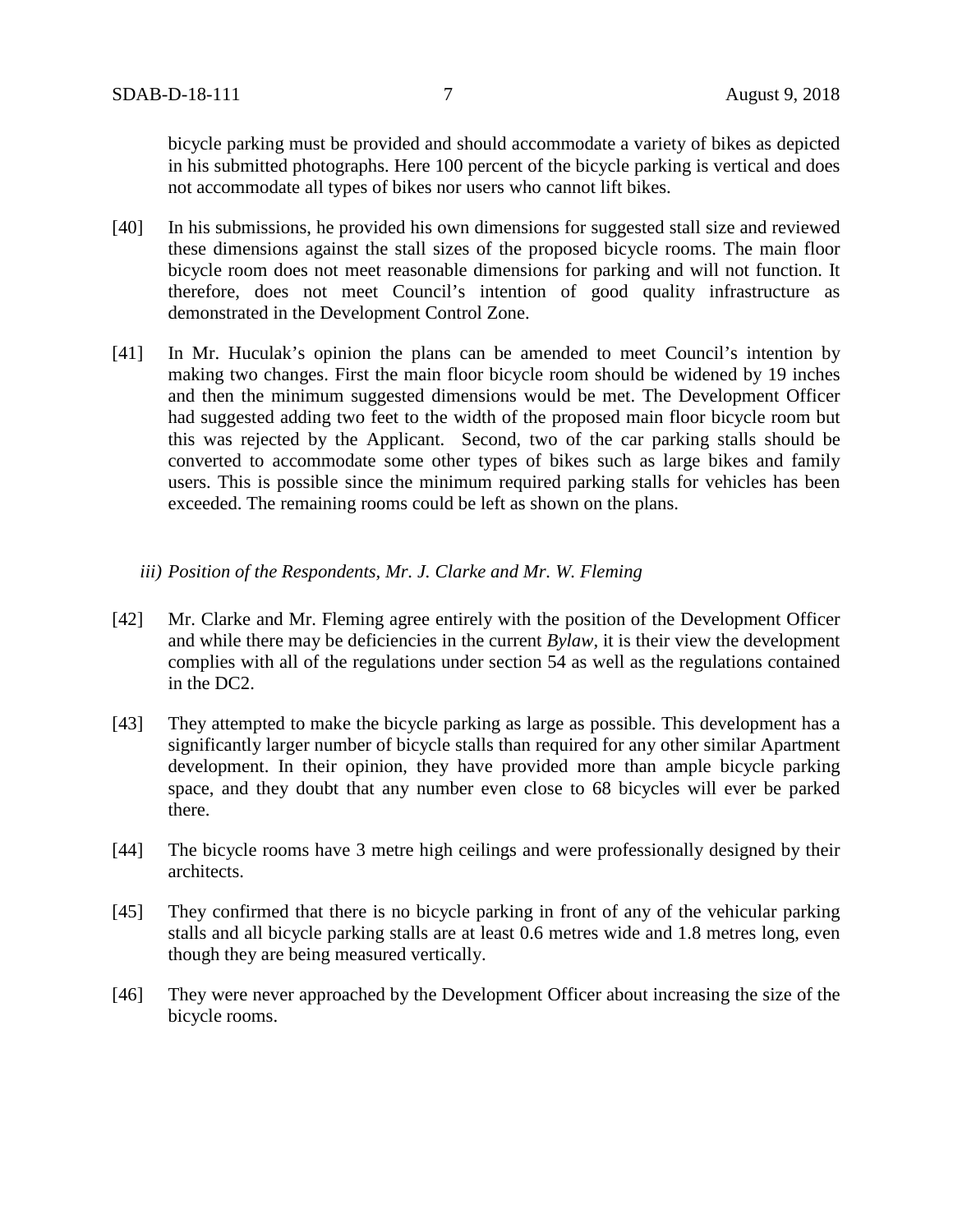#### *iv) Rebuttal of the Appellant*

- [47] Mr. Huculak indicated that the bicycle rack being used by the Respondent needs a staggered approach and the implication of that is the width requirements will not be met.
- [48] He has asked both the Respondent and the Development Officer for evidence as to how the bicycle rooms were designed.

## **Decision**

[49] The appeal is **DENIED** and the decision of the Development Authority is **CONFIRMED**. The development is **GRANTED** as approved by the Development Authority.

### **Reasons for Decision**

- [50] The proposed development, a 68 Dwelling Apartment House, is a listed Use in the DC2.988 Site Specific Development Control Provision (the DC2).
- [51] As the proposed development is located in a direct control district, the Board's authority is limited by section 685(4)(b) of the *Municipal Government Act* (the *Act*) that states:

Despite subsections (1), (2) and (3), if a decision with respect to a development permit application in respect of a direct control district is made by a development authority, the appeal is limited to whether the development authority followed the directions of council, and if the subdivision and development appeal board finds that the development authority did not follow the directions it may, in accordance with the directions, substitute its decision for the development authority's decision.

- [52] In making its decision, the Board has been mindful that this DC2 is relatively new and specific. It was passed in 2018 and contemplates the proposed Apartment Use, the proposed number of Dwelling units and various other building attributes in its appendices. Accordingly, the Board is not persuaded that the directions of Council were not followed by the letters in opposition which object to the proposed Apartment Housing on the basis that the increased density will add to existing traffic problems in the immediate area.
- [53] The sole issue in this appeal is whether or not the Development Authority followed the directions of Council in approving the bicycle parking set out in the approved plans. The DC2 regulations require significantly more bicycle parking than is typically required for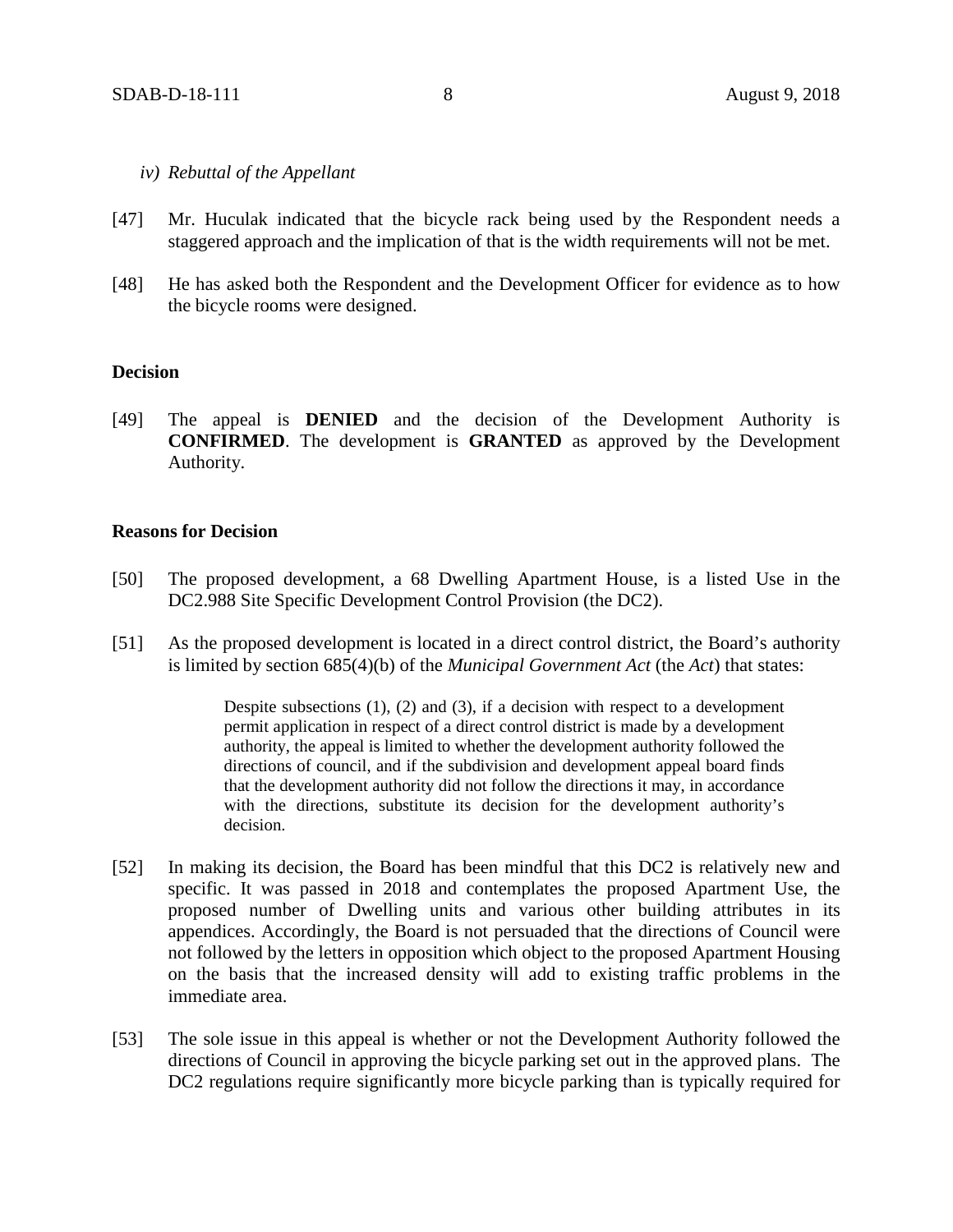other comparable Apartments as well as locational requirements for some of these spaces. There is nothing expressed in the DC2 which addresses the orientation of bicycle parking spaces or further adds to the section 54.3 regulations.

[54] The directions of Council relevant to bicycle parking are found in the DC2 and section 54:

DC2.988.5(b) states:

Vehicular and bicycle parking shall be provided in accordance with Section 54 of the Zoning Bylaw except:

- i. a minimum of 5 on-Site visitor parking spaces, located at the rear of the building off the Lane, shall be required;
- ii. one (1) secured bicycle parking space shall be provided per unit which can be provided as individual wall mounted racks on the wall at the front of the vehicular parking spaces. If provided in this manner, the required length of the parking space shall increase by 0.6 m;
- iii. A minimum on 10 bicycle parking spaces for visitors shall be provided in an easy accessible location and available for public use; and
- iv. A minimum of 15 secured Bicycle parking spaces shall be provided in a secured facility within the building on the main floor.

Section  $54.3(2)(a)(b)(c)$  states:

Size and Location of Bicycle parking Facilities

- a. Each Bicycle parking space shall be a minimum of [0.6](javascript:void(0);) m in width with a minimum clear length of [1.8](javascript:void(0);) m. Bicycle parking spaces shall have a vertical clearance of at least [2.0](javascript:void(0);) m.
- b. Required Bicycle parking spaces shall be wholly provided on the same Site as the building.
- c. Adequate access to and exit from individual Bicycle parking spaces shall be provided with an aisle of not less than [1.5 m](javascript:void(0);) in width, to be provided and maintained beside or between each row of Bicycle parking.
- [55] During the hearing the parties all agreed that the requirements under  $DC2.988.5(b)(i)(ii)(iii)(iv)$  were satisfied. The parties differed with respect to the meaning of section 54 and whether the preamble to DC2.988.5(b) which states that bicycle parking shall be provided in accordance with section 54 had been satisfied.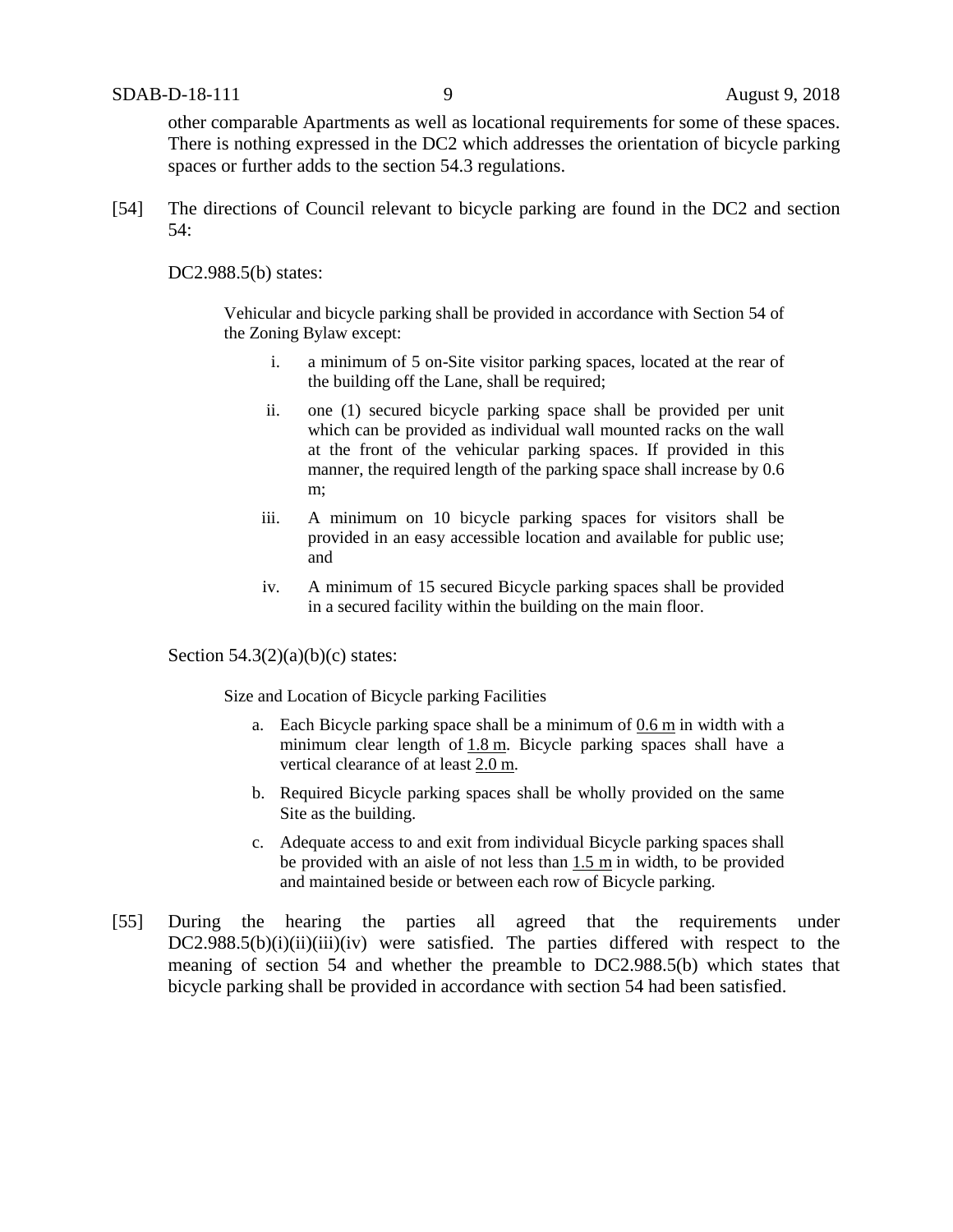- [56] The Appellant argued that the Development Authority granted a variance to section 54 in contravention of the directions of Council because: the minimum dimensions for spaces are not met; there was no unique hardship; and, the variance did not follow the Appellant's own interpretation of best practices in bicycle parking and storage.
- [57] In his view, the minimum length and width apply in the same manner to both vertical and horizontal bicycle parking spaces. Both must be measured on a horizontal plane.

According to the Appellant, the directions of Council would be met if the Board altered the approved plans by widening the main floor bike room by 19 inches and converting two car parking stalls to bicycle parking spaces to meet the needs of certain users and types of bikes (to accommodate families, large bikes and accessories such as trailers). He believed that the rest of the bicycle parking areas could be approved as indicated on the stamped plans.

- [58] The Development Authority affirmed his earlier position as indicated on the Approved Development Permit and written report: the proposed development is a listed Use in the DC2 with no variances as the proposed spaces for bicycle parking are fully compliant with DC2.988.5(b) and section  $54.3(2)(a)(b)(c)$ .
- [59] The Respondent agreed with the Development Authority.
- [60] The Board accepts the Development Authority's position that the proposed bicycle parking spaces are fully compliant with the *Bylaw* for the following reasons:
	- a. Taking a purposive and contextual approach*,* the Board finds that section 54.3(2) was drafted to apply only to horizontal bicycle parking spaces and that it would be unreasonable to require the same minimum dimensions, measured in the same manner, for both vertical and horizontal bicycle parking spaces.
	- b. The Board accepts the Development Authority's position that section 54.3(2) which regulates the size and location of bicycle parking facilities is implicitly limited to horizontal parking spaces because vertical bicycle parking spaces and facilities were not in use nor contemplated at the time the regulations in section 54.3(2) were promulgated.
	- c. The Development Authority's interpretation is supported by the plain meaning of the terms width and length which are commonly measured as horizontal distances. This is distinct from Height which is used to denote vertical distances by definition. This interpretation is also affirmed by other portions of the *Bylaw* such as those applicable to vehicular parking spaces, site width, separation spaces, cantilevered projections and amenity spaces which measure width and length as horizontal distances.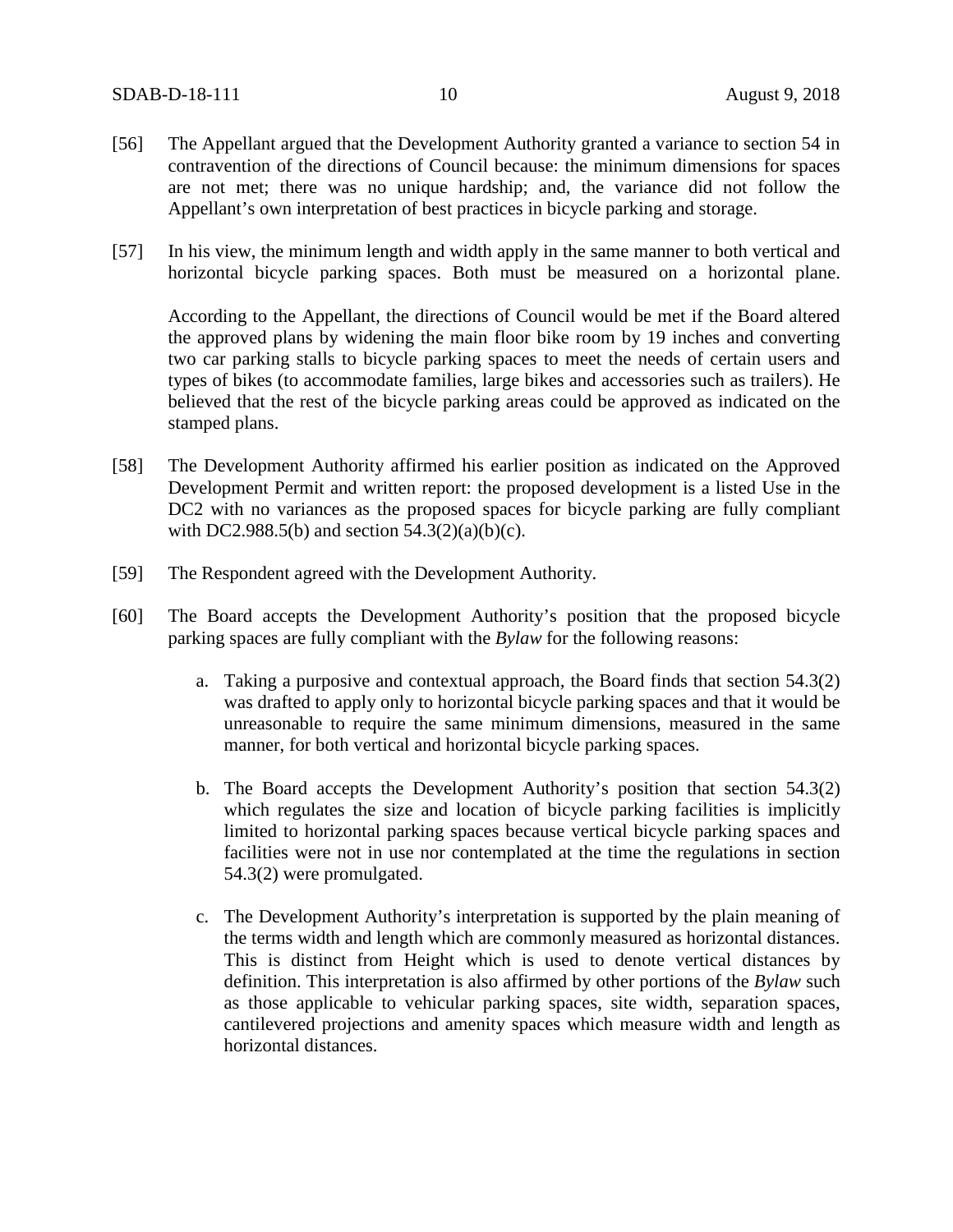- d. According to the parties, minimum widths and lengths are required to accommodate the dimensions of a typical bicycle: width is based on the space across the handle bars and length on the space between the front and rear wheels. Accordingly, vertically oriented bicycle parking spaces will have significantly different floor area requirements than horizontally oriented bicycle parking spaces. Vertical parking and storage facilities have been developed precisely because of their floor space saving attributes.
- e. The City is currently developing appropriate regulations to apply to vertical bicycle parking spaces which the Development Authority has indicated will not be equivalent to dimensions currently required for horizontal bicycle parking spaces.
- f. Based on the evidence before it, the Board finds that it would not be reasonable to find that Council intended to apply the same width and length requirements measured in the same manner to vertical and horizontal bicycle parking spaces.
- g. Furthermore, the Board notes that no third minimum dimension in the form of Height is specified, nor is one needed for a horizontal orientation as the minimum third dimension is addressed by the only other specified dimension - vertical clearance of at least 2.0 metres. The same is not true for vertically oriented spaces, which may require an additional dimension to meaningfully address depth.
- h. Finally, the Board recognizes that larger bicycle parking spaces designed to accommodate less common types of bicycle and bicycle accessories such as trailers may be a laudable goal. However, no such requirements currently exist in the *Bylaw*. In the absence of express development regulations or direction within the specific DC2, the Board disagrees with the Appellant and is not prepared to infer that it is Council's intent to require an indeterminate number of larger spaces of indeterminate dimensions.
- [61] Accordingly, the Board finds that the Development Authority was correct in his interpretation of the *Bylaw* - the proposed development is a listed Use with no variances.
- [62] For the above reasons, the Board finds that Development Authority followed the directions of Council. Having found that the Development Authority did follow the directions of Council, the Board has no jurisdiction to consider the merits of the appeal or to substitute its own decision for decision of the Development Authority.
- [63] If the Board has erred in law by adopting the Development Authority's interpretation of the *Bylaw* and concluding that the directions of Council have been followed because the minimum dimensions in section 54.3(2) do apply to vertical bicycle parking spaces, it would nonetheless dismiss the Appeal and approve the proposed development.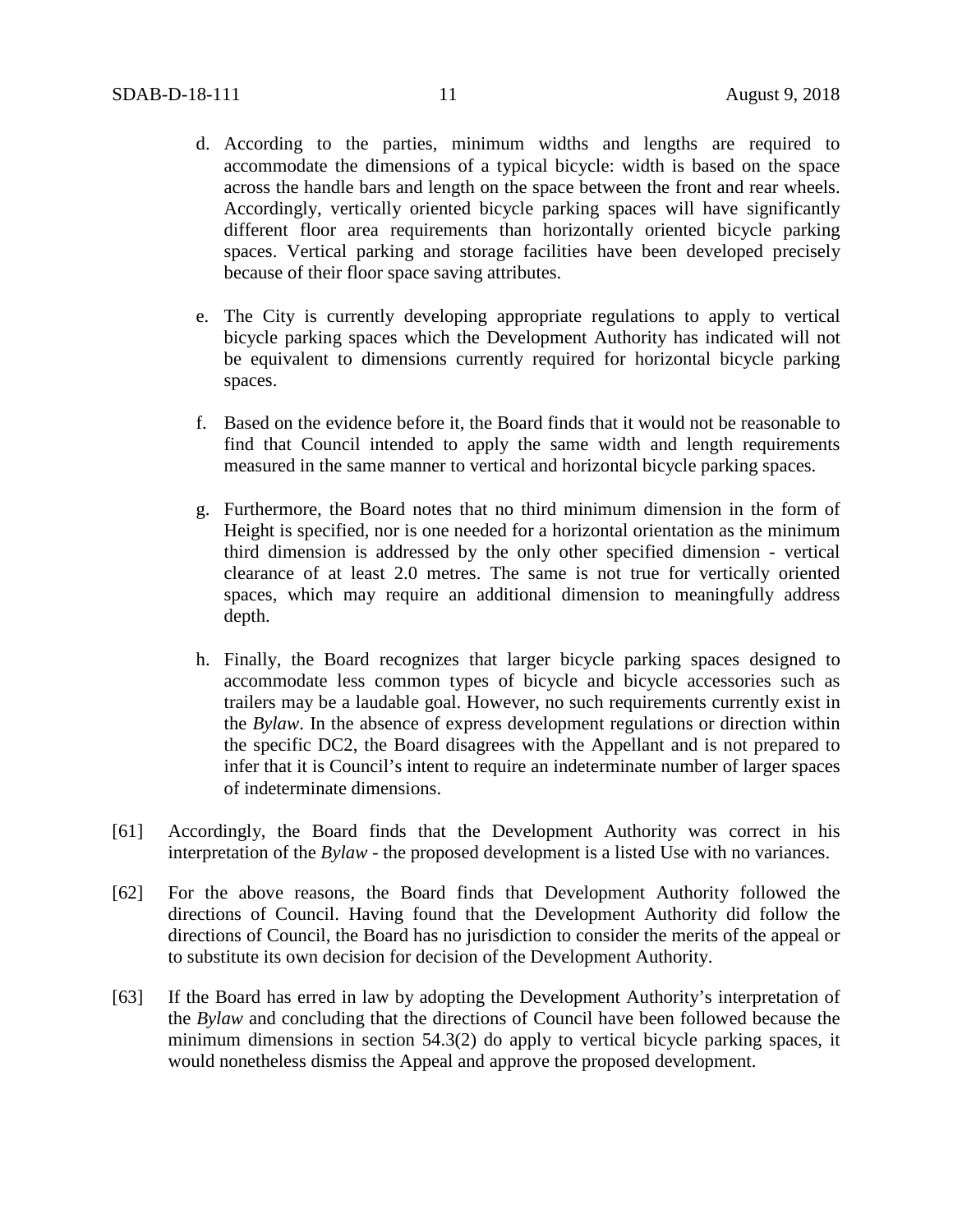SDAB-D-18-111 12 August 9, 2018

[64] In the event that the stated minimum width and length requirements apply to the proposed bicycle spaces, the Board finds that they should be measured logically with reference to the measurements of a typical bicycle and taking account of its orientation. The evidence provided by the Development Authority and supported by Respondents and by the stamped plans indicates that when measured on a vertical plane along the wall where they will hang, the proposed spaces provide 0.6 metres in width, 1.8 metres in length and a vertical clearance of 2.0 metres. Further, the minimum 1.5 metre aisle has been provided given that there is no minimum depth for a bicycle parking space.

> Ms. K. Cherniawsky, Presiding Officer Subdivision and Development Appeal Board

Board Members in Attendance:

Mr. V. Laberge; Mr. A. Nagy; Ms. S. McCartney; Ms. D. Kronewitt Martin

cc: Development & Zoning Services – Mr. G. Robinson / Mr. A. Wen